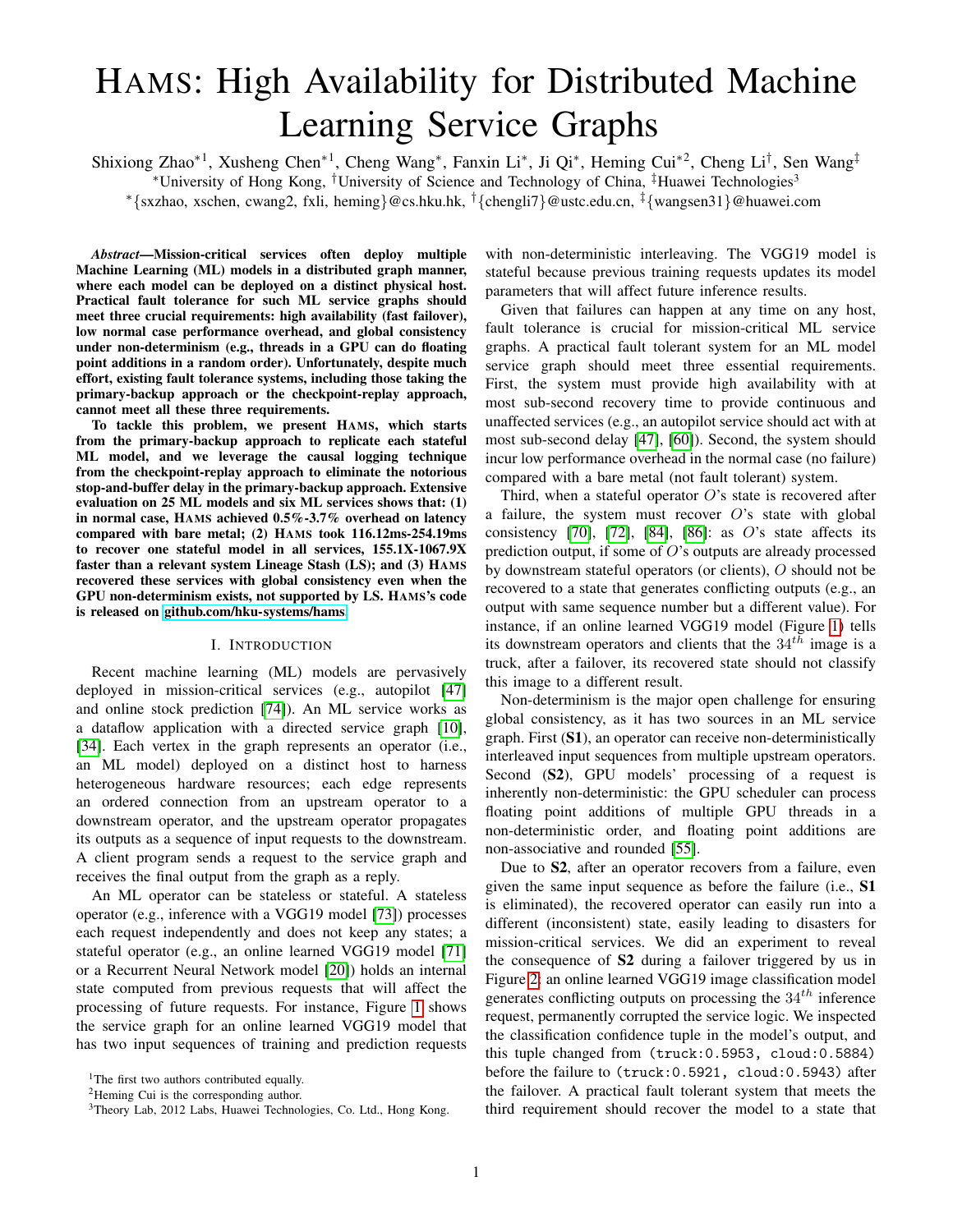<span id="page-1-0"></span>

Fig. 1: An image classification service with an online learned VGG19 model. Grey models are stateless, and the blue model (i.e., the online learned VGG19) is stateful.



Fig. 2: Inconsistency caused by a failover using the checkpoint-replay approach for an online-learned VGG19 model. Its state is represented as Vx.y: Vx.0 means the state of the  $x^{th}$  checkpoint, and Vx.y means its state after processing y training requests since the  $x^{th}$  checkpoint. Inference requests do not change VGG19's state.

generates a consistent classification decision with the former tuple's, as this tuple has been passed to downstream operators or clients. We will illustrate GPU non-determinism in [§II-C.](#page-2-0)

A recent system Lineage Stash [\[84\]](#page-12-7) (LS) checkpoints the state of a stateful model periodically and uses causal logging [\[4\]](#page-11-3) to efficiently record the interleaving of input sequences (S1). When failures occur, LS replays the interleaving from the latest checkpoint state. However, LS faces a paradox between the recovery time (the first requirement) and the normal case performance overhead (the second requirement) depending on its checkpoint interval. By default, LS sets its checkpoint interval to a few minutes, introducing a long recovery time of several minutes [\[84\]](#page-12-7). If LS reduces its checkpoint interval to sub-second for faster recovery, it incurs prohibitive latency slowdown (81% in our evaluation) because all stateful operators must be frequently stopped, checkpointed, and resumed. Moreover, LS, as well as other checkpoint-replay based fault tolerant systems [\[1\]](#page-11-4), [\[6\]](#page-11-5), [\[21\]](#page-11-6), [\[50\]](#page-12-10)–[\[52\]](#page-12-11), assume S2 does not occur, but non-determinism is inherent in GPU computing ([§II-C\)](#page-2-0). In short, the checkpoint-replay approach can meet either the first or the second requirement, but not the third one.

The primary-backup replication approach (e.g., Remus [\[13\]](#page-11-7)) can meet the first and the third requirement (i.e., handling both S1 and S2). It lets a primary execute a batch of requests, and propagate its updated state to a standby backup, so that the backup can take over immediately if the primary fails, meeting the first requirement. To meet the third requirement (global consistency), the primary buffers its outputs until the updated state is delivered to the backup. However, the primary-backup approach does not meet the second requirement due to two reasons. First, a primary of a stateful operator needs to be *stopped* to copy its updated state after processing every batch of requests. Second, the primary needs to buffer its outputs, which are demanded by its downstream operators, until the updated state is delivered to its backup. When multiple stateful operators are deployed in a service graph, each client request will be stop-and-buffered multiple times in the graph. We will illustrate the primary-backup approach in [§III-B.](#page-3-0)

We present HAMS (Highly Available Machine-learning

Services), the first ML service system that meets all the three crucial requirements. HAMS presents an ML-context-aware Non-Stop Primary-Backup protocol (NSPB) to eliminate the stop-and-buffer delay for an ML service graph. Our key observation is that the computation of a typical stateful ML operator can be divided into two phases: computation phase and update phase ([§II-B\)](#page-2-1). A stateful operator reads only its internal state in the computation phase and updates the state in the update phase. HAMS provides simple API for the ML model developers to explicitly identify the two phases, so that HAMS can asynchronously retrieve a model's updated state during the computation phase without stopping the operator.

Moreover, NSPB enables the primary to release its outputs to downstream operators without waiting the state to be delivered to the backup. Our idea is to let downstream operators *speculatively* execute these outputs, in parallel with the primary's delivery of its state to its backup. NSPB just maintains the causal dependency of per-batch state across the upstream and downstream operators. If any host (primary or backup) of any stateful operator fails, HAMS can maintain the leftover hosts' global consistency.

We implemented HAMS with about 11K LoC on Clipper [\[11\]](#page-11-8) and Tensorflow Serving [\[58\]](#page-12-12). We evaluated HAMS with 25 mature ML models on PyTorch [\[65\]](#page-12-13) and used these operators to build six practical ML services. We compared HAMS with a bare metal system, a HAMS-Remus system that follows Remus's primary-backup protocol, and an implementation of the most relevant replay-based approach LS [\[84\]](#page-12-7), as LS is not open-source. Evaluation shows that:

- HAMS was efficient. HAMS's end-to-end latency achieved 0.5% to 3.7% overhead compared with the bare metal system, and this overhead is comparable to LS's.
- HAMS took 116.12ms-254.19ms to recover one stateful model in all services, 155.1X-1067.9X faster than LS.
- HAMS correctly recovered failed stateful ML operators in a service graph, in the presence of S1 and S2.

The major contribution of this paper is HAMS, the first efficient and high available ML service graph system and the NSPB protocol. NSPB is a novel integration of the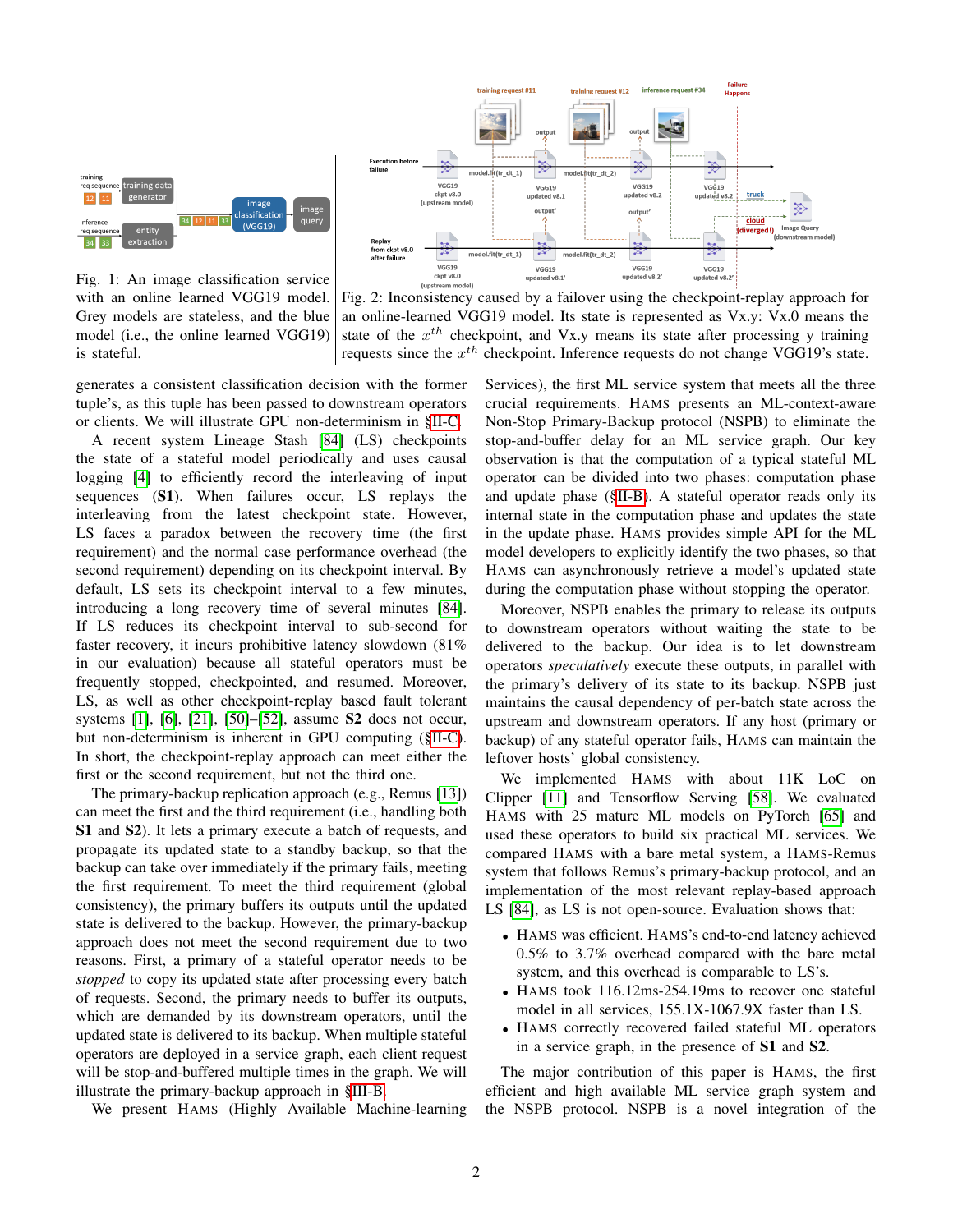primary-backup approach with the causal logging technique from the checkpoint-replay approach. HAMS's NPSB protocol can be integrated into diverse ML serving systems (e.g., Clipper [\[11\]](#page-11-8), Tensorflow Serving [\[58\]](#page-12-12), and Ray [\[50\]](#page-12-10)) and improve their reliability.

In the remaining of this paper, [§II](#page-2-2) introduces background. [§III](#page-3-1) gives an overview of HAMS. [§IV](#page-4-0) presents NSPB. [§V](#page-7-0) describes HAMS's implementation. [§VI](#page-7-1) shows our evaluation. [§VII](#page-10-0) discusses related work and [§VIII](#page-10-1) concludes.

# II. BACKGROUND AND MOTIVATION

# <span id="page-2-3"></span><span id="page-2-2"></span>*A. Machine Learning*

Among all ML algorithms, we mainly focus on deep neural network algorithms [\[8\]](#page-11-9), [\[26\]](#page-11-10), [\[68\]](#page-12-14), [\[73\]](#page-12-2) in this paper as they are most widely deployed. The life-cycle of an ML model can be divided into two phases: a training phase and an inference phase. The training phase passes an input dataset multiple times (a.k.a., epochs), where each epoch works with four steps: (1) a portion (batch) of the input dataset forward-propagates through the model in parallel (forward propagation stage); (2) the model computes a loss for each input data (loss computation); (3) losses of the batch of inputs backward-propagate through the model in parallel with each leading to a gradient (backward propagation stage); and (4) the model is updated according to the sum of all gradients. In the inference phase, new (batched) inputs forward-propagate through the model to generate prediction results.

An ML model (or operator, interchangeable in this paper) can involve only the inference phase (model serving) or both the training and the inference phases (online learning). For model serving, a pre-trained model is deployed to give predictions on input requests. For online learning, the model is continuously re-trained with real-world data to fine-tune the model and to meet real-world trends, and serves inference requests at the same time. HAMS supports both deployment scenarios. As an ML model typically focuses on doing a single job (e.g., audio transcribing or face recognition), and different models are developed by different people, an ML service needs to compose multiple models in a service graph [\[10\]](#page-11-0), [\[34\]](#page-11-1).

# <span id="page-2-1"></span>*B. ML Services Can Be Stateful*

Stateful ML services have two major categories: stateful inference and stateful online learning. In stateful inference, an operator typically contains a Recurrent Neural Network (e.g., LSTM [\[20\]](#page-11-2)) to capture dependencies in the input sequence (e.g., speech translation) as the model's state that will affect future predictions. In stateful online learning, the model's parameters are continuously updated and constitute its state.

For both categories, processing a (batch of) request can be divided into two stages: *computation* and *update*. For stateful inference, we take LSTM with a forget gate [\[20\]](#page-11-2) as an example. When a new input request arrives, an LSTM cell first computes the forget gate's activation tensor, the update gate's activation tensor, and the output gate's activation tensor. All these three computations *read only* the hidden state tensor (computation stage). After that, the cell state tensor is updated according to previous computation results, the hidden state tensor is updated according to both the computation results and the updated cell state tensor (update stage). For stateful online learning, only training requests update the model's state (i.e., model parameters). In the four steps of the training phase ([§II-A\)](#page-2-3), the model's parameters are *read-only* in the first three steps and are only updated in the last step.

# <span id="page-2-0"></span>*C. ML Can Be Non-deterministic*

ML mainly does parallel computation (e.g., convolution) on matrices of floating points. Floating point additions are inherently not associative on GPU. Specifically,  $a + b + c$  is usually not equal to  $a+(b+c)$  because floating point numbers are rounded [\[55\]](#page-12-9), which will accumulate in stateful models. This makes ML computation non-deterministic: the scheduler in a general GPU usually non-deterministically schedules the parallel additions (e.g., AtomicAdd() in CuDNN) of floating point tensors and produces different results, even given the same inputs, same hyperparameters, and same random seeds.

For instance, three back propagation algorithms (e.g., CUDNN\_CONVOLUTION\_BWD\_FILTER\_ALGO\_0 [\[54\]](#page-12-15)) in CuDNN are causing non-determinism due to the non associative property of floating point additions and non-deterministic parallel scheduling of GPU [\[55\]](#page-12-9). These three algorithms are frequently used by convolution operations in many ML frameworks (e.g., PyTorch [\[61\]](#page-12-16), Tensorflow [\[1\]](#page-11-4), and Caffe2 [\[29\]](#page-11-11)), and causes both training and inference of a convolutional layer non-deterministic. Figure [2](#page-1-0) illustrates a non-deterministic problem during online-learning caused by these three algorithms. In the backward propagation phase of a CNN model, the CUDNN\_CONVOLUTION\_BWD\_FILTER\_ALGO\_0 algorithm is used. These algorithms can also make ML inference (with only forward propagation) non-deterministic. For instance, in the forward propagation of a transposed convolution layer (used for upsampling, a.k.a, deconvolution layer), the three algorithms are also invoked (as shown in the source code of Pytorch [\[66\]](#page-12-17), Tensorflow [\[76\]](#page-12-18), and Caffe2 [\[5\]](#page-11-12)) and hence the computation can be non-deterministic. Moreover, some ML runtime features (e.g., autotune [\[7\]](#page-11-13), [\[81\]](#page-12-19) and runtime fusion [\[27\]](#page-11-14)) can easily cause non-determinism.

An ongoing project [\[56\]](#page-12-20) from Nvidia tries to eliminate some of these non-determinism sources by providing a more deterministic but slower CuDNN backend. However, some operations have non-determinism sources inherently, which are difficult to eliminate. For example, in PyTorch [\[61\]](#page-12-16), even enabling the deterministic option (torch.backends.cudnn.deterministic), a set of operations (e.g., ctc\_loss() and embedding\_bag()) using parallel AtomicAdd() are still non-deterministic [\[67\]](#page-12-21).

These non-determinism sources make an operator replayed from a checkpoint easily run into an inconsistent (divergent) state once the operator fails, even given the same input sequence as before the failure (Figure [2\)](#page-1-0). We further conducted a quantitative study (Figure [3\)](#page-3-2) to show how often a divergence may happen during a checkpoint-replay failover. The experiment used a Kaggle [\[33\]](#page-11-15) dataset and a mature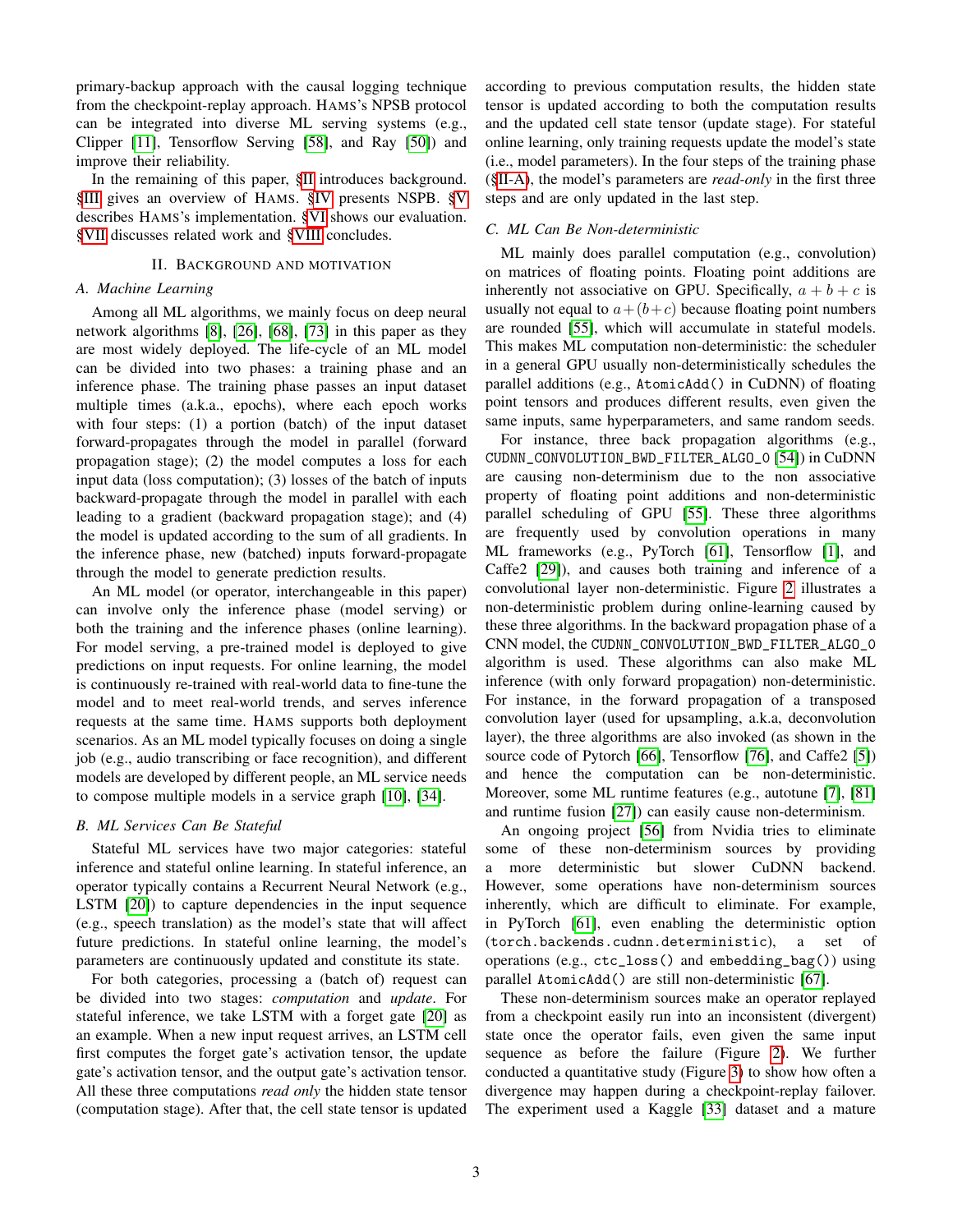<span id="page-3-2"></span>

Fig. 3: Divergence occurrences of evaluating a model replayed from a checkpoint on a test set of 182 images (vehicle license number plates) by 10 times. X-axis is the checkpoint interval. Y-axis is the divergence occurrences.

Mask-RCNN [\[25\]](#page-11-16) model built with ctc\_loss() and enabled the PyTorch deterministic option. This model often exists in mission-critical autopilot systems for license plate recognition. In Figure [3,](#page-3-2) we counted the occurrences of classification errors whenever the recovered model gave an inconsistent (different) classification result on any of the tested image compared with that of the original model; we also counted the occurrences of 8-bit errors whenever the recovered model output an inconsistent rounded 8-bit precision loss on the whole test set compared with the original model. The results show that a longer checkpoint interval ([§I\)](#page-0-0) in the checkpoint-replay approach causes more occurrences of inconsistency during failover. Checkpoint-replay systems like LS [\[84\]](#page-12-7) typically take a long checkpoint interval (e.g., one checkpoint per 100 requests) for efficiency, which makes divergence occur more often.

## III. OVERVIEW

# <span id="page-3-4"></span><span id="page-3-1"></span>*A. System Model and Architecture*

Figure [4](#page-3-3) shows HAMS's architecture. To deploy an ML service graph, a developer provides a definition of the graph and a set of pre-trained models. HAMS deploys these models on a cluster of physical hosts with each model co-located with a HAMS proxy. A HAMS proxy encapsulates the logic for request propagation, state replication, and failover, while a model only takes a batch of inputs and produces outputs. A developer should specify whether each model is stateful or stateless in the DAG. HAMS replicates each stateful model with a primary and a backup for fast failover. HAMS do not replicate stateless models as they do not hold internal state. HAMS also provides a group of frontend servers replicated with SMR [\[59\]](#page-12-22) to handle client requests: on receiving a client request, a frontend logs the request, sends it to the service graph, and returns the result processed by the service graph back to the client. HAMS has a global manager replicated with SMR [\[59\]](#page-12-22) for each deployment domain (e.g., a datacenter) to store deployment information and to handle failover.

HAMS supports general ML services represented as Directed Acyclic Graphs (DAG). Cyclic graphs with back-edges (e.g., reinforcement learning [\[31\]](#page-11-17)) can be easily converted to DAGs in HAMS by letting their back-edges point to the frontend. In a DAG, if a model has multiple input sequences, the service developer can determine whether to let the model combine requests from these sequences or process them in an arbitrarily interleaving manner; if a model has

<span id="page-3-3"></span>

Fig. 4: HAMS architecture with components in green. A cluster can be a datacenter or a car with computers (e.g., autopilot).

multiple output streams, each output of the model can be sent to a specific subset or the entire set of downstream operators.

As shown in Figure [4,](#page-3-3) a HAMS proxy for the primary of a stateful model has two main modules. The *Request Manager* buffers received input requests from upstream models, logs metadata for these requests ([§IV-D\)](#page-5-0), and synchronously passes a batch of requests to the model for processing. When the model finishes processing a batch of requests, the *State Manager* retrieves the model's internal state into a state buffer and sends the state to its backup.

A HAMS proxy for a stateless model activates only its request manager module; a HAMS proxy for the backup of a stateful model activates only its state manager module. When a backup's proxy receives a state from its primary, it first saves the state in the state buffer, and determines when to apply the state to the model based on HAMS's NSPB protocol ([§IV-C\)](#page-4-1).

Failure model. HAMS's failure model is the same as typical fault-tolerant systems for dataflow applications [\[84\]](#page-12-7), [\[86\]](#page-12-8): a host can fail, network packets can be dropped or reordered, and network can be partitioned. As a primary-backup system, HAMS assumes that the primary and backup of the same model do not fail simultaneously: HAMS handles one host failure for each stateful operator or each stateless operator ([§IV-E\)](#page-6-0). HAMS also uses efficient state machine replication [\[59\]](#page-12-22) to replicate the frontend as it is deterministic.

## <span id="page-3-0"></span>*B. Context-aware Non-stop Primary-backup*

Primary-backup is a powerful approach to provide fault tolerance for applications with internal non-determinism. For instance, Remus is a notable fault-tolerance system for generic applications running with a virtual machine (VM) as a black box. The upper half of Figure [5](#page-4-2) shows the workflow of Remus. Remus first lets the primary execute a batch of requests (say the  $n^{th}$  batch) and buffers its outputs, and then replicates the primary's state with three steps. First, Remus stops the primary and copies its updated states to a memory buffer. Second, Remus lets the primary execute the  $(n + 1)$ <sup>th</sup> batch of requests and sends the copied state to the backup. Third, once the backup successfully receives the state update, the primary releases its output for the  $n^{th}$  batch to downstream models. This output buffering is essential to ensure global consistency.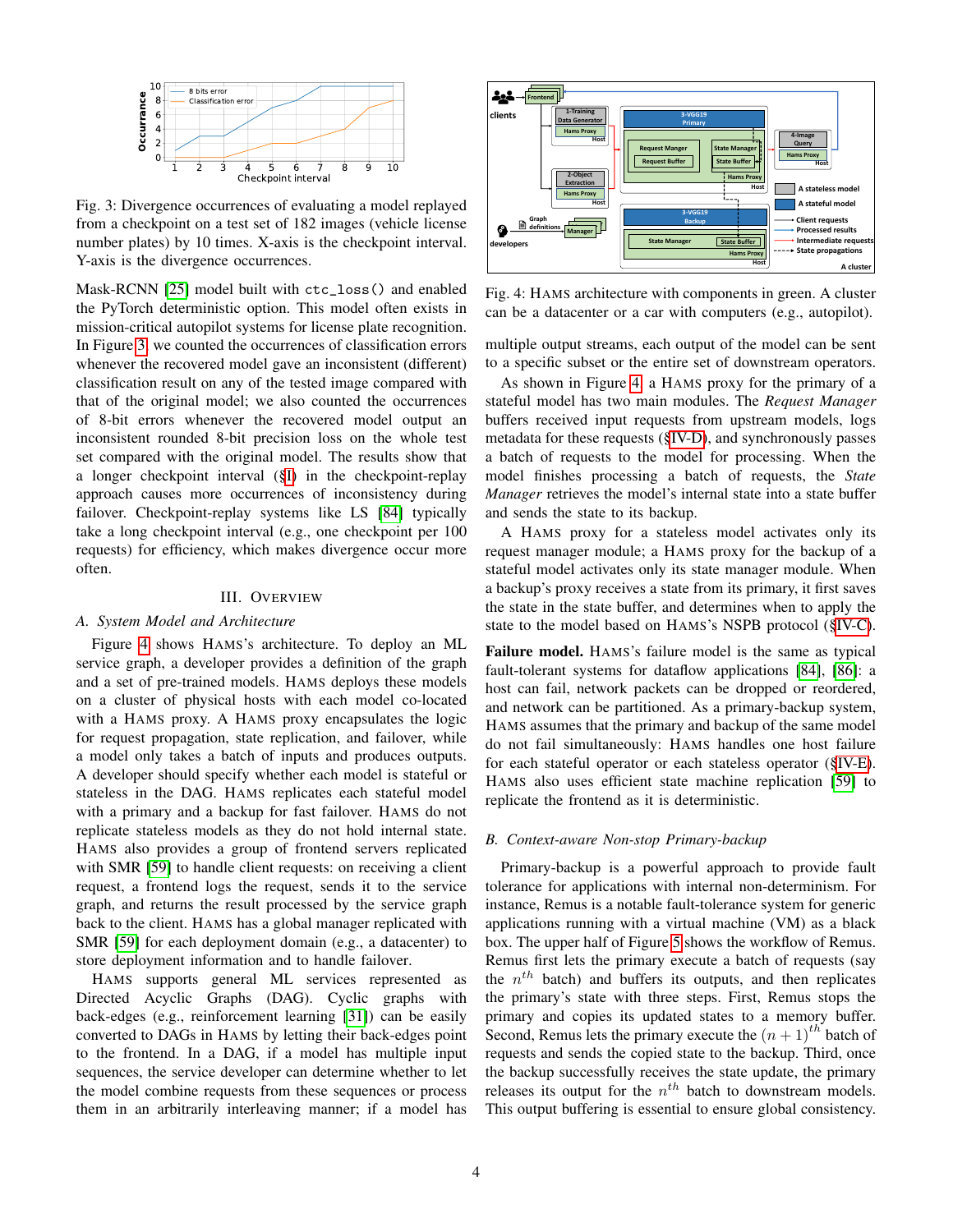<span id="page-4-2"></span>

Fig. 5: Comparison of Remus and NSPB: NSPB releases outputs to downstream models much faster than Remus.

However, this traditional primary-backup approach is significantly inefficient for replicating stateful models in a service graph: the processing for the  $n^{th}$  batch finishes at the time of the red dotted line, but the output is buffed until the third step finishes. In a service graph, the delay caused by buffering will occur multiple times when a client request goes through multiple stateful models in the graph, causing prohibitive slowdown for mission-critical services.

The bottom half of Figure [5](#page-4-2) shows the workflow of HAMS's NSPB protocol with three steps. First, the primary releases the output to downstream operators immediately after processing the  $n^{th}$  batch of requests. Second, the primary sends its state made by the  $n^{th}$  batch to its backup in parallel with the computation stage of the  $(n+1)$ <sup>th</sup> batch of requests. Third, the primary enters its update stage for the  $(n+1)$ <sup>th</sup> batch after the state made by the  $n^{th}$  batch is delivered to the backup. NSPB eliminates the stop-and-buffer delay in a traditional primary-backup system and incurs little performance overhead. We carry a proof of NSPB's global consistency in a service graph in [§IV-F.](#page-6-1)

# IV. HAMS'S RUNTIME PROTOCOL

## <span id="page-4-3"></span><span id="page-4-0"></span>*A. Preliminaries*

As a service's models work in a DAG, we can topologically sort the models and use  $M_p$  to denote the  $p^{th}$  model. We say that  $M_p$  is a *predecessor* of  $M_q$  if there is an edge  $(M_p \rightarrow M_q)$ in the graph, and  $M_q$  is a *successor* of  $M_p$ . We say  $M_x$  is  $M_p$ 's *downstream* model if  $M_p$  can reach  $M_x$  in the graph, but  $M_x$  is  $M_p$ 's successor only if they are adjacent in the graph. We use  $r_p^i$  to denote the  $i^{th}$  request that the  $M_p$  model executes,  $s_p^i$  to denote the resultant state  $(s_p^i = \emptyset \text{ if } M_p \text{ is }$ stateless), and  $o_p^i$  to denote the corresponding output. We say a state  $s_p^i$  is *durable* [\[84\]](#page-12-7) if  $M_p$ 's backup has applied the state. To ease discussion, we further define a stateful model Mp's *next stateful models* as the nearest downstream stateful models for  $M_p$ . Formally, a stateful model  $M_y$  is an  $M_p$ 's next stateful model if: there exists one path that  $M_p$  can reach  $M_p$ and there is no other stateful model in the path between  $M_p$ and My. Symmetrically, we define *previous stateful models* as the nearest upstream stateful models.

## <span id="page-4-4"></span>*B. Retrieves A Model's State without Stopping It*

Existing primary-backup approaches need to stop the primary to retrieve its internal state. For instance, Remus leverages VM-specific techniques (e.g., shadow page tables) to record updated memory pages (a.k.a, dirty pages) on the primary VM and periodically stops the primary VM for retrieving the dirty pages to send to the backup.

However, this black-box approach is not suitable for replicating stateful ML models in a service graph as recent ML models typically run on GPUs. The bandwidth between GPU memory and CPU memory is around one order of magnitude smaller than the bandwidth between CPU and its memory [\[62\]](#page-12-23). If Remus's black-box approach is used, the stop time will be much longer for retrieving dirty GPU memory. Moreover, it is still an open challenge [\[14\]](#page-11-18), [\[16\]](#page-11-19) to efficiently identify dirty GPU pages, so Remus has to copy all GPU memory out first.

Unlike Remus, NSPB introduces a white-box mechanism based on the compute-then-update nature of ML models ([§II-B\)](#page-2-1) to retrieve a stateful model's internal state without stopping it. As illustrated in Figure [5,](#page-4-2) during the computation stage for the  $n + 1<sup>th</sup>$  batch, the primary model's model state (i.e., parameters) stays intact, same as after processing the  $n<sup>th</sup>$  batch. Thus, the primary's proxy can retrieve the model's internal states in parallel with the computation stage of the  $n + 1$ <sup>th</sup> batch, without the need to stop it.

Occasionally, state retrieval may take longer time than the computation stage. To prevent the proxy from getting corrupted state, HAMS lets the primary model wait for a signal from the proxy ([§V\)](#page-7-0) before entering the update stage, the proxy sends the signal after finishing its state retrieval.

## <span id="page-4-1"></span>*C. Release Outputs without Waiting for State Propagation*

For clear exposition of idea, in this subsection, we use a deliberately simplified setting with models working in a service chain (no branches) and batch sizes all being one.

To ensure global consistency, existing primary-backup approaches let a primary buffer a request's output until the state modified by this request is delivered to its backup (i.e., durable). Previous works [\[15\]](#page-11-20), [\[46\]](#page-12-24), [\[83\]](#page-12-25) show that output buffering is a major source of overhead to primary-backup systems, and the overhead will increase with the replicated application's memory footprint.

NSPB enables a stateful model's primary to release outputs without waiting for its states to be durable. However, NSPB must maintain global consistency. A strawman approach is to buffer each reply to its client only before the reply leaves the service graph, until *all* states affected by this reply are durable. This approach works for deterministic services [\[36\]](#page-11-21), but will cause inconsistency in the presence of non-determinism.

Figure [6](#page-5-1) shows an example of the inconsistency caused by the strawman approach: model A  $(M_a)$  and model B  $(M_b)$  are two stateful models, and models between A and B are stateless. The inconsistency can be triggered with five steps. First,  $M_a$ 's primary processes request  $r_a^n$ , generates its output  $o_a^n$  and state  $s_a^n$ . Second,  $M_a$  releases its output to downstream models and asynchronously sends  $s_a^n$  to its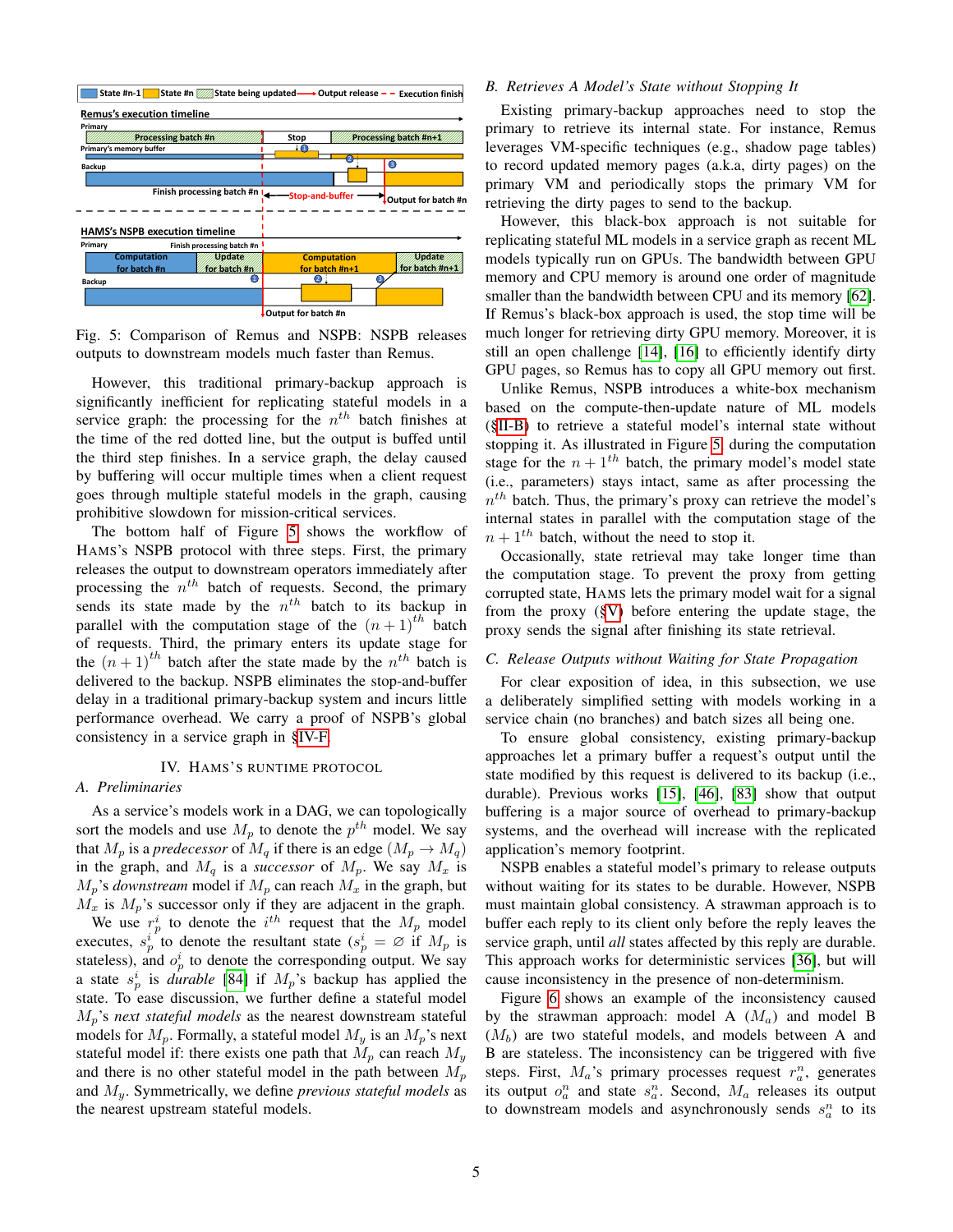<span id="page-5-1"></span>

Fig. 6: Inconsistency caused by the strawman approach.

backup. Due to network anomaly, the delivery of  $s_a^n$  is delayed. Third,  $o_a^n$  is processed by stateless models between  $M_a$  and  $M_b$  and is transformed as  $r_b^n$  that is processed by  $M_b$ . Forth,  $M_b$  finishes processing  $r_b^n$  and successfully delivers the state  $s_b^n$  to its backup. Fifth,  $M_a$ 's primary fails and its backup takes over as a new primary. As  $M_a$ 's new primary still holds state  $s_a^{n-1}$ , the new primary needs to re-execute  $r_a^n$ (for now, assume HAMS already replicates input requests). However, as the re-computation is non-deterministic,  $M_a$ 's backup may enter a different state  $s_n^{n'}$  and generate a different  $o_n^{n'}$ , causing inconsistency (with the same consequence as Figure [2\)](#page-1-0). Existing stream processing systems tackle this problem with a globally coordinated rollback [\[18\]](#page-11-22), where all stateful models invoke rollbacks to the latest globally checkpointed state. However, such an approach causes a long recovery time [\[84\]](#page-12-7) due to the expensive globally coordinated rollback, and a high normal case overhead because a reply can only be released to a client after a global checkpoint finishes.

To address this problem, we observe that the inconsistency is triggered because the failover breaks the causal dependencies of  $s_b^n$  on  $s_a^n$ , and global consistency can be maintained if HAMS can ensure the following statement:  $s_b^n$  always becomes durable after all states that  $s_b^n$  depends *on (i.e.,*  $s_a^n$ *) are durable.* This can be achieved if we hold the state of  $s_b^n$  on  $M_b$ 's backup until  $s_a^n$  is durable.

If the primary of  $M_a$  fails, HAMS promotes both  $M_a$ 's and  $M_b$ 's backups as their new primaries, and now the new primary of  $M_a$  is in state  $s_a^{n-1}$  and the new primary of  $M_b$  is in state  $s_b^{n-1}$ , with all their causal dependencies maintained. HAMS simply lets predecessor models of  $M_a$  resend its  $n^{th}$ output and lets the new primary of  $M_a$  and  $M_b$  re-process their  $n^{th}$  request. In a sense, HAMS regards each stateful model's execution as speculation before its state is durable, and HAMS can safely discard the speculative states on a failover.

One concern of this approach is how HAMS handles correlated failures if  $M_a$ 's primary and  $M_b$ 's backup fail simultaneously. HAMS handles this issue by letting  $M_b$ 's primary free its buffer for the state  $s_b^{n-1}$  only *after*  $M_b$ 's backup applies  $s_b^n$  (i.e.,  $s_b^n$  is durable and  $s_b^{n-1}$  becomes outdated). Therefore, if such a correlated failure happens,  $M_b$ 's primary can rollback to  $s_b^{n-1}$  by loading this state from its (CPU) memory buffer to GPU.

Note that HAMS retrieves a stateful model's complete state (e.g., all parameters for an online learned model or all cell states for an RNN) rather than state updates like Remus, so a rollback can be achieved as a simple state overwriting. If  $M_b$ 's backup does not fail, however, HAMS first tries to promote  $M_b$ 's backup as the new primary instead of to rollback its primary for fast failover, as rolling back the primary is slow

<span id="page-5-2"></span>

Fig. 7: HAMS's NSPB protocol in the simplified setting.

| Algorithm 1: Each proxy records requests' lineage               |  |  |  |  |
|-----------------------------------------------------------------|--|--|--|--|
| 1 my_seq $\leftarrow$ counter of request sequence for the model |  |  |  |  |
| 2 upon receiving req from pred_model with pred_seq              |  |  |  |  |
| req.lineage.append<br>3                                         |  |  |  |  |
| $\langle pred\_model, pred\_seq, my\_model, ++my\_seq \rangle$  |  |  |  |  |
| batch.atomic_append(req)                                        |  |  |  |  |
| upon receiving outputs for reqs from the model<br>5             |  |  |  |  |
| for $i$ in range(reqs.size()) do<br>6                           |  |  |  |  |
| $\vert$ outputs[i].lineage = reqs[i].lineage                    |  |  |  |  |
|                                                                 |  |  |  |  |

<span id="page-5-3"></span>because it involves stopping its current GPU computation and copying the  $s_b^{n-1}$  from CPU memory to GPU, while the backup already has  $s_b^{n-1}$  loaded on GPU and can takeover immediately in HAMS ([§VI-D\)](#page-9-0).

Figure [7](#page-5-2) illustrates NSPB in this simplified setting in six steps: (1)  $M_a$ 's primary finishes processing  $r_a^n$  and sends output  $o_a^n$  to downstream; (2)  $M_a$ 's primary sends  $s_a^n$  to its backup, which may be slow; (3)  $M_b$ 's primary finishes executing request  $r_b^n$  and releases output; (4)  $M_b$ 's primary sends  $s_b^n$  to its backup, and the backup put this state into a memory buffer; (5)  $M_a$ 's backup notifies  $M_b$ 's backup that  $s_a^n$ is durable; (6)  $M_b$ 's backup applies state  $s_b^n$ .

# <span id="page-5-0"></span>*D. NSPB for Complete Service Graphs with Batching*

In HAMS, a stateful model's state is denoted as a three-tuple  $\langle$ reqs, tensors, outputs $\rangle$  and HAMS replicates the state after the model processes each *batch* of requests. reqs contains the requests' lineage information (explained in next paragraph) in this batch. tensors are the internal state of the stateful model, such as the value of the memory cells in a LSTM or parameter values for an online-learning model ([§II-B\)](#page-2-1). Outputs are the outputs from the model after processing this batch of requests. As a stateful model cannot re-execute its computation, HAMS saves this output in the memory to handle a downstream model failure. A saved output can be garbage-collected asynchronously when the client request of this output leaves the service graph.

For a general DAG with batching, we need to make two additional adaptations from the simplified protocol described in the previous subsection. First, to track causal dependencies for states in a general DAG, HAMS proxies need to maintain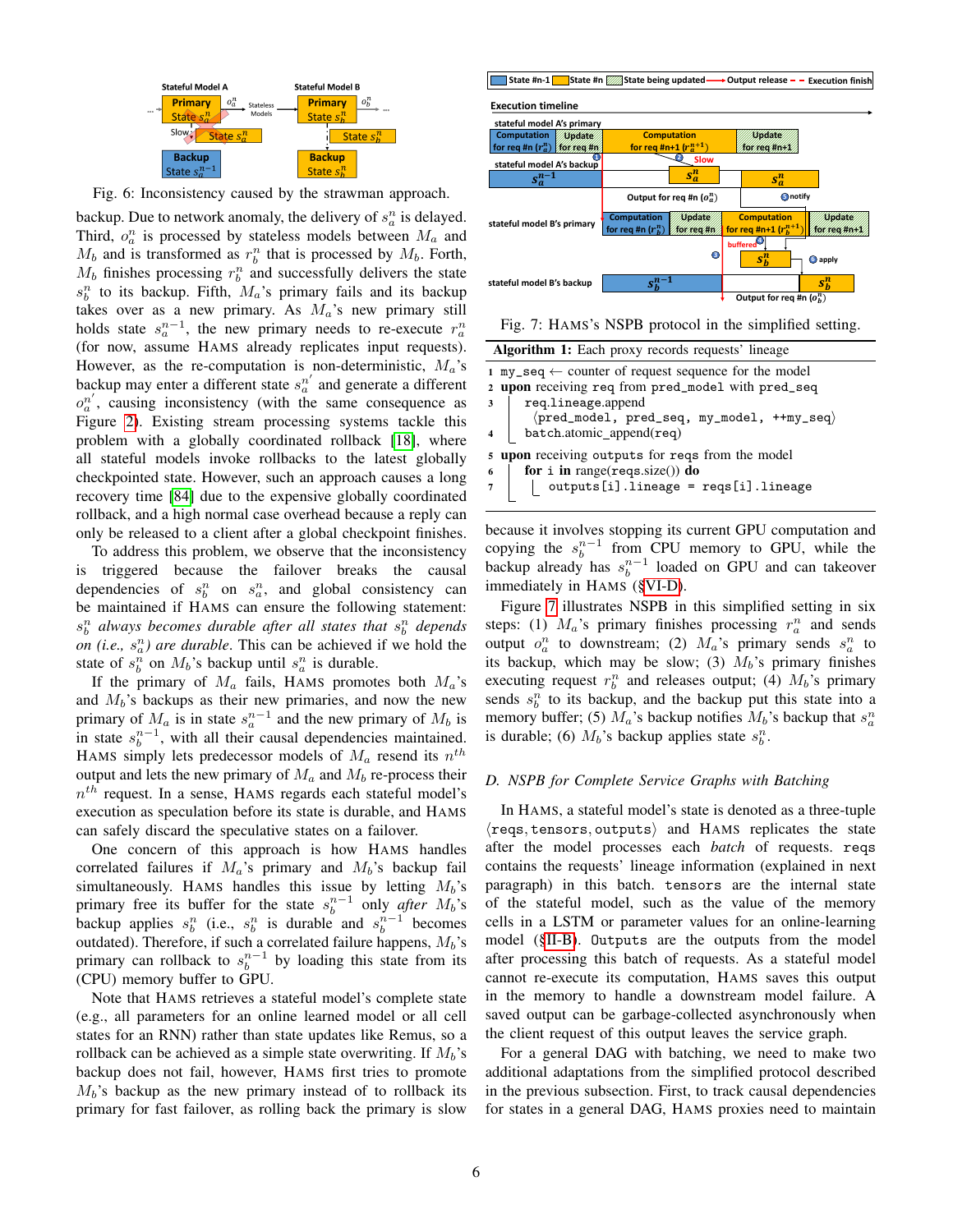## Algorithm 2: A HAMS backup's algorithm

|                         | 1 PFM[] $\leftarrow$ Previous stateFul Models (see §IV-A)                     |  |  |  |  |  |
|-------------------------|-------------------------------------------------------------------------------|--|--|--|--|--|
|                         | 2 NFM[] $\leftarrow$ Next stateFul Models (see §IV-A)                         |  |  |  |  |  |
|                         | 3 durable_seqs $\leftarrow$ a map for durable seq of each PFM                 |  |  |  |  |  |
| $\overline{\mathbf{4}}$ | <b>upon</b> receiving $\langle$ reqs, tensors, outputs $\rangle$ from primary |  |  |  |  |  |
| 5                       | for r in regs do                                                              |  |  |  |  |  |
| 6                       | if r.lineage has m in PFM then                                                |  |  |  |  |  |
| 7                       | $m$ _seq = $r$ .lineage.get(m)                                                |  |  |  |  |  |
| 8                       | wait(durable_seqs[m] $\leq$ m_seq)                                            |  |  |  |  |  |
|                         |                                                                               |  |  |  |  |  |
| 9                       | for nm in NFM do                                                              |  |  |  |  |  |
| 10                      | send (nm, $\langle$ notify, my_id, reqs.last.out_seq $\rangle$ )              |  |  |  |  |  |
|                         |                                                                               |  |  |  |  |  |
| 11                      | upon receiving (notify, $prev_model$ , $seq$ )                                |  |  |  |  |  |
| 12                      | $set (durable_seqs[prev_model] = seq)$                                        |  |  |  |  |  |

<span id="page-6-2"></span>lineage information of each client request in the DAG, as shown in Algorithm [1.](#page-5-3) Specifically, when a successor mode  $M_{succ}$  receives a predecessor  $M_{pred}$ 's i<sup>th</sup> output  $o_{pred}^i$  as  $M_{succ}$ 's  $j^{th}$  input  $r_{succ}^j$ , it records the mapping between  $o_{pred}^i$ and  $r_{succ}^{j}$  (Line 4). This mapping was trivial in a chain as i always equals to  $j$ , but the mapping is essential in a general DAG with sequence interleaving (e.g., Figure [1\)](#page-1-0). When  $M_{succ}$ releases an output for a processed request, it also carries the request's lineage information with the output (Line 7). In essence, for a request in the service graph that has been processed by a series of models, the request's lineage records the requests sequence number at each model processing it.

Second, in the simplified chain, a stateful model only has one Previous statFul Model (PFM, see [§IV-A](#page-4-3) for definition); in a general DAG, however, a stateful model has multiple PFMs. Therefore, when the backup of this stateful model wants to apply the state generated for a batch of requests, it needs to ensure that, all states generated by these requests in all its PFMs are durable (Line 4-8 in Algorithm [2\)](#page-6-2). After the backup applies this state, it notifies all its next stateful models. Although this mechanism needs a downstream model to wait multiple upstream models' states being durable, it does not introduce overhead in the normal case, as the of upstream models's state propagation are in parallel with downstreams' computation. This waiting is to ensure correctness and is only triggered during network anomalies: an upstream's state propagation is so slow that it cannot finish even after a downstream model finishes both execution and propagation.

To ensure global consistency to a client, HAMS's frontend needs to buffer an output to the client until all stateful models' states generated by this request are durable. Effectively, the frontend can be regarded as a special model, whose state durable action is sending service outputs to clients.

# <span id="page-6-0"></span>*E. Recovery Protocol for General Service Graphs*

If an upstream proxy incurs an RPC timeout when trying to send its output to a downstream proxy, the upstream proxy suspects the downstream proxy to have failed and reports the suspected failure to HAMS's manager ([§III-A\)](#page-3-4). We first explain HAMS's recovery protocol for single-host failures. If a stateless model (say  $M_l$ ) is suspected to fail by its predecessors, HAMS takes a hot standby ([§V\)](#page-7-0) of the model  $(M'_l)$  and reconstructs its dataflow. HAMS first contacts all

 $M_l$ 's successors' proxies to collect the lineage information of requests received from  $M_l$ . From this information, HAMS can achieve two important information: the max sequence number (max\_out) of the original  $M_l$ 's output, and the max sequence  $M_l$  processed for each predecessor model. Then, HAMS sets the output sequence number of the newly launched  $M_l'$  to max\_out, and lets each predecessor model resend outputs to  $M_l'$  from their max sequence.

If a stateful model  $(M_f)$  is suspected to fail by its predecessors, HAMS first contacts its backup to get the max output sequence (max\_seq). Then, HAMS checks the primary of all downstream models in parallel to get a list of stateful models that have processed requests whose lineage shows a larger sequence than max\_seq from  $M_f$  ([§IV-C\)](#page-4-1). For  $M_f$  and models in the list, HAMS promote their backup and lets the predecessors start to resend requests according to the lineage information. Note that HAMS retrieves the full internal state of a stateful model ([§IV-B\)](#page-4-4) but not state updates. Therefore, when a backup is promoted as the new primary, the old primary can immediately work as a backup by overwriting its state with the new primary's.

HAMS's recovery protocol for correlated failures (i.e., failures of adjacent models) can be easily deduced by integrating the two recovery protocols for single failures, as the essential step during a failover is to reconstruct the dataflow, for a newly launched stateless model or a new stateful primary, based on the lineage information provided by a failed model's successors. If a contacted successor model fails, this information can be conservatively re-constructed from its backup (for stateful) or its successor (for stateless) models. During the recovery of correlated failures, duplicate intermediate requests may be resent, but HAMS can discard them trivially because intermediate requests have sequence numbers. Overall, HAMS can tolerate arbitrary failures on stateless models, and at the same time, can tolerate one point of failure (primary or backup) for each stateful model.

## <span id="page-6-1"></span>*F. Proof Sketch of Correctness*

In this subsection, we prove that HAMS's failover ensures global consistency for a general service DAG. If multiple services share one model, they can be merged as a single service DAG. To prove global consistency, it is sufficient to prove the following statement. Given that a stateful model  $M_p$ that processed  $r_p^i$ , generated  $s_p^i$ , and released  $o_p^i$  to downstream models;  $o_p^i$  is transformed by a series of stateless models, and is processed as  $r_q^j$  on next stateful model  $M_q$ . If the resultant state  $s_q^j$  is durable, then after a failover,  $s_p^i$ ,  $o_p^i$  will be recovered unchanged. This statement is easily proved in NSPB:  $s_p^i$ ,  $o_p^i$  will be recovered consistently because HAMS's protocol lets a downstream model wait until all its upstream models' states are durable ([§IV-C\)](#page-4-1). Therefore,  $s_q^j$  being durable derives that  $s_p^i$ ,  $o_p^i$  are durable and can be trivially recovered.

This statement is *sufficient* for global consistency because if  $s_q^j$  is not durable yet, the backup of  $M_q$  contains a past state  $s_q^k$  with  $k < j$ . Therefore, even if the upstream  $M_p$  generates a different (non-deterministic) state and output for processing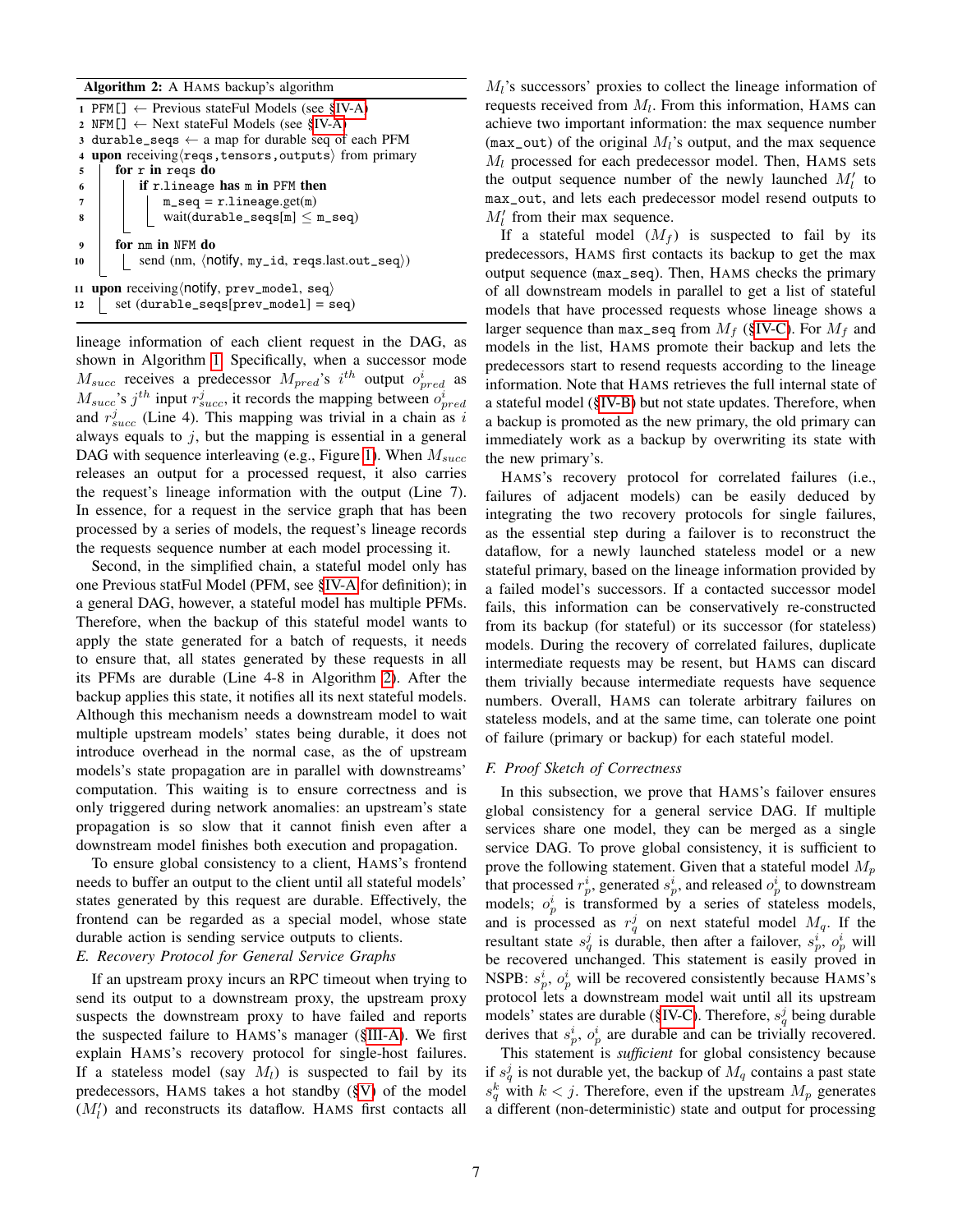$r_p^i$  during failover, HAMS can safely discard  $s_q^j$  by promoting the backup of  $M<sub>q</sub>$  as the new primary.

A concern may be whether  $r_q^j$  will be recovered consistently. Although  $o_p^i$  stays consistent,  $r_q^j$  may diverge due to the non-determinism of intermediate stateless operators. However, the subtle point is that, these intermediate models are stateless, so HAMS does not need to let them redo the computation to generate internal states. As the conditions already state that  $s_q^j$ is durable, we do not need to care about  $r_q^j$ .

## V. IMPLEMENTATION

<span id="page-7-0"></span>HAMS's implementation has about 11K LoC, and HAMS's frontend and gRPC servers are based on Tensorflow Serving's code base [\[77\]](#page-12-26). In HAMS, all the operators and HAMS's components (i.e., frontend, manager, and proxies) are running in containers. Overall, HAMS's NSPB implementation has two major components. First, the proxy ([§III-A\)](#page-3-4) of each operator is written in C/C++ and agnostic to the ML operator served. Communications among proxies are using gRPC [\[23\]](#page-11-23) and Protobuf [\[64\]](#page-12-27). Second, for each operator that deploys an ML model, HAMS provides a library that implemented a gRPC server and API for an asynchronous state retrieving mechanism, described in [§IV-B.](#page-4-4) We implemented HAMS's and all the models based on PyTorch v1.2 and CuDNN v10.0.

For each ML model deployed in HAMS, the ML developer needs to implement two interfaces, initialize(), run(). The initialize() will initialize the model (i.e., load the model from disk to GPU memory) and returns references of tensors that contains a model's state (e.g., model.parameters.data()). A developer will implement the run() interface that takes the inputs of computation (either training request or inference requests), and an event object to explicitly identify the compute and update stage in HAMS. We used PyTorchs API (i.e., torch.tensor.to\_()) for non-stop copy of tensor memory (the state) between GPU and CPU.

In our evaluation, integrating each of the evaluated ML operators to HAMS added only 4-10 LoC with HAMS's API. To do fast failover for stateless operators, in HAMS, we run one hot standby for each type of stateless operators among all service graphs running in one cluster. For instance, HAMS runs one hot standby with all necessary ML libraries loaded for all KNN operators. By doing so, recovering one stateless operator in a service graph requires only loading the operator's parameters, which takes only hundreds of milliseconds. We used this optimized stateless standby operator setting for all systems we evaluated to make a fair comparison on recovering failed stateless operators ([§VI-D\)](#page-9-0).

# VI. EVALUATION

### <span id="page-7-1"></span>*A. Evaluation Setup*

Our evaluation was done on a GPU farm of five hosts with in total 100 CPU cores and 20 Nvidia RTX2080TI graphic cards. Each graphic card is connected to the host with PCIe 3.0. The ping latency across hosts is 0.17ms and the network bandwidth is 40 Gbps. We evaluated HAMS with 25 operators of mature and well-known ML models, and parameters are trained by us using well-known datasets (e.g., CIFAR-10 [\[38\]](#page-11-24)) on PyTorch. We used these operators to build six practical ML services: sentiment and subject analysis (SA), stock prediction (SP), auto-pilot (AP), image query (IQ), online learning of a VGG19 model (OL(V)) with a heavyweight model size  $(548.05MB)$  and online learning of a MobileNet  $(OL(M))$ with a lightweight model size (13.37MB). The online learning service fine-tunes an image labeling model and infers the image context (e.g., a man is with a dog) both for the inference images and the labeled training images. These services are often online and mission-critical, so HAMS's high availability support is desirable for these services.

Figure [8](#page-8-0) and Figure [9](#page-8-0) describes the semantic of each service. All models' algorithms are all well-known and taken from third-party. All data sets are downloaded from third-party databases or Internet, including Kaggle Speech [\[32\]](#page-11-25), NYSE Stock data [\[57\]](#page-12-28), Twitter data [\[78\]](#page-12-29), autopilot data [\[17\]](#page-11-26), UTKFace data [\[79\]](#page-12-30), and CIFAR-10 [\[38\]](#page-11-24).

We compared HAMS with three systems. To evaluate HAMS's overhead, we implemented a bare metal system by disabling all fault tolerance features of HAMS. To evaluate the effectiveness of HAMS's NSPB protocol, we implemented a HAMS-Remus system. In HAMS-Remus, for each stateful operator, we applied a primary-backup protocol following Remus [\[13\]](#page-11-7): after processing each request batch, the primary stops, copies the state update into its memory buffer, holds the output until the state is successfully received by the backup.

Same as HAMS, HAMS-Remus is a white-box approach that replicates only a model's state (i.e., parameters) and safely ignores intermediate computation results or framework memory (e.g., PyTorch). Therefore, we considered our evaluation between HAMS and HAMS-Remus fair. Black-box Remus (Remus-VM) will run slower than HAMS-Remus, because Remus-VM must record all dirty GPU memory pages ([§IV-B\)](#page-4-4) and replicate unnecessary memory (e.g., intermediate computation results). In practice, only a portion of dirty GPU memory pages store a stateful models state (parameters) [\[22\]](#page-11-27).

Since the relevant system Lineage Stash (LS) [\[84\]](#page-12-7) is not open source, to compare HAMS's performance overhead with LS, we implemented LS on HAMS's code base according to the LS paper: the proxy of each operator logs requests and requests' interleaving locally, and propagates the requests' interleaving along with its output; the local buffer in each proxy is periodically and asynchronously checkpointed to a global storage; each stateful operator is periodically (per 150 requests, the smallest default setting from the LS paper) checkpointed for recovery. When a failure occurs, the stateful operator is replayed from the latest checkpoint with the logged requests and interleaving. We focus on these questions:

- [§VI-B](#page-8-1) : How is HAMS's normal case overhead compared to the relevant systems?
- [§VI-C](#page-9-1) : How effective is NSPB in maintaining HAMS's low performance overhead?
- [§VI-D](#page-9-0) : How is HAMS's recovery time compared to LS and HAMS-Remus?
- [§VI-E](#page-10-2) : What are the limitations of HAMS?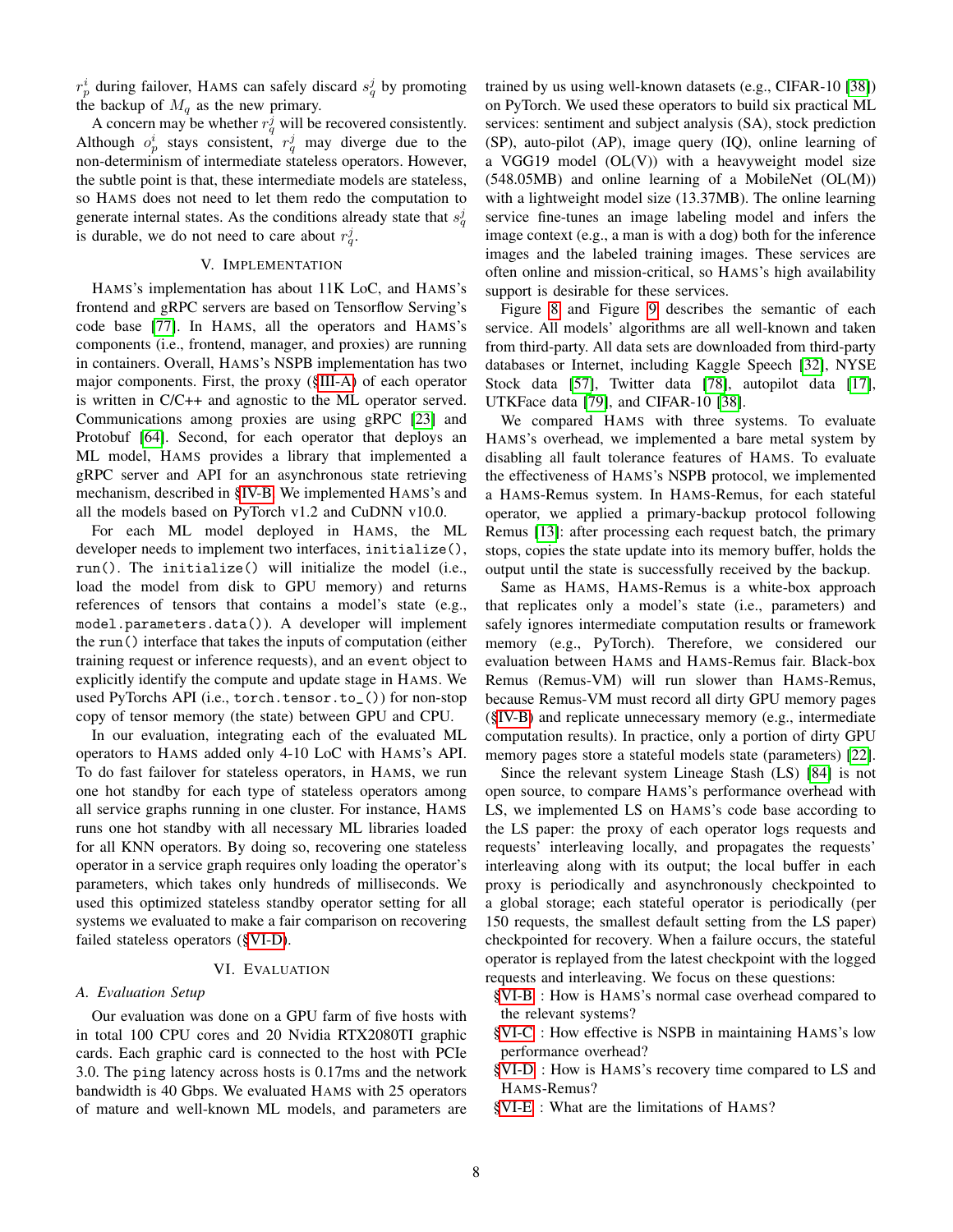<span id="page-8-0"></span>

Fig. 8: Service graphs of the six services we evaluated.

|        |                | $\overline{ID}$ Size(MB) Input |                         | Output                               | Model             |
|--------|----------------|--------------------------------|-------------------------|--------------------------------------|-------------------|
| SA     |                | 793                            |                         | Audios Word list                     | <b>LSTM</b> [20]  |
|        | $\overline{2}$ | 121.7                          | Words                   | Sentiment                            | <b>LSTM [85]</b>  |
|        | 3              | 121.7                          | Words                   | Subject                              | <b>LSTM [85]</b>  |
| SP     | $\mathfrak{D}$ | 34.8                           | Words                   | Sentiment                            | <b>LSTM [85]</b>  |
|        | $\overline{4}$ | 15.3                           | Stock                   | Stock                                | <b>LSTM [53]</b>  |
|        | 5              | N/A                            | <b>Stock</b>            | <b>Stock</b>                         | <b>ARIMA [9]</b>  |
|        | 6              | N/A                            | Stock                   | Stock                                | <b>KNN [87]</b>   |
|        | 1              | 90.9                           |                         | Images Tagged image                  | Inception V3 [75] |
|        | $\overline{2}$ | 375.9                          |                         | <b>Images Motion</b>                 | DeconvLSTM [20]   |
| AP     | 3              | 13.2                           | $\overline{\text{Map}}$ | Route plan                           | <b>LSTM</b> [20]  |
|        | $\overline{4}$ | 6.2                            | Meta                    | Car move                             | $A^*$ search [44] |
|        | 5              | 29.6                           | Meta                    | $Car$ move                           | CNN[8]            |
| FD     |                | $90.\overline{92}$             |                         | Images Tagged image                  | Inception V3 [75] |
|        | $\overline{2}$ | 199.7                          |                         | Images Detect result                 | DeconvLSTM [20]   |
|        | ঽ              | 90.92                          |                         | <b>Images Tagged image</b>           | Inception V3 [75] |
|        | 4              | 209.3                          |                         | <b>Images Detect result</b>          | DeconvLSTM [20]   |
| $OL-V$ | 3              | 548.05                         |                         | Images Labeled images VGG19 [73]     |                   |
| OL-M 3 |                | 13.37                          |                         | Images Labeled images MobileNet [28] |                   |
|        |                |                                |                         |                                      |                   |

Fig. 9: Services' operators.

# <span id="page-8-1"></span>*B. Performance*

Figure [10](#page-8-2) shows the latency that a request traverses a service graph (normalized to latency of the bare metal) of the services on four systems, including the bare metal, LS, HAMS, and HAMS-Remus. The request batch sizes of all the six services were 64, a typical setting for ML deployments. Overall, compared with the bare metal, HAMS achieved 0.5% to 3.7% latency overhead, which is comparable to the results reported in the LS paper. HAMS achieved such a low latency overhead due to two reasons. First, its NSPB protocol eliminates the stop-and-buffer delay in every stateful operator in a service graph, enabling the operators to process requests in an efficient pipeline as the bare metal. Second, although HAMS does records requests' lineage information to construct the causal dependency of the states across upstream and downstream operators ([§IV-D\)](#page-5-0), HAMS's logging time cost for each batch of requests processed by each operator was at most 2.1ms, much smaller than the processing time of an operator on a batch of requests (typically, hundreds of milliseconds).

HAMS-Remus incurred the highest latency overhead (6.0%-97.7%) because each stateful operator needs to stop-and-copy the state to its local memory for every request batch and to hold the output until the updated state is received by the backup. Moreover, for a serving graph that has multiple stateful operators on one path (e.g., AP), the latency overhead of HAMS-Remus was even higher because the request propagation was delayed by multiple times. For SA, HAMS-Remus's latency overhead was small because in the SA service graph, a stateless operator (i.e., audio transcriber) took the most time (1471.23ms), and HAMS-Remus's fault

<span id="page-8-2"></span>

Fig. 10: Normalized latency of six services running on four systems.The request batch size is 64 for all services. The latency is normalized to bare metal in order to fit in one figure. The absolute value of HAMS's latency is in Table [I.](#page-9-2)

tolerance logic added only 101.23ms to latency.

To further understand HAMS's performance overhead, in Figure [11a,](#page-9-3) we analyzed the sensitivity of HAMS's latency to the batch sizes of requests on the six services. Overall, when the request batch size of a service increases from 1 to 128, HAMS's latency overhead is greatly reduced. On the batch size of 64 or 128, HAMS's latency overhead was at most 3.8%.

HAMS's latency overhead can be broken down into two parts depending on the nature of a service. The first part is the online learning services  $(OL(V)$  and  $OL(M))$ . When the batch size was small (e.g., 1), HAMS's latency overhead was almost as high as HAMS-Remus. The reason is that the model operator's state (i.e., model parameters) is static with any request batch size. When the batch size was small, the computation and update stage of the downstream operator (e.g., operator 4 in  $OL(V)$ ) were both fast (e.g., 12.80ms and 2.43ms in  $OL(V)$ ), while HAMS's state retrieve time (e.g.,  $134.52 \text{ms}$  in OL(V)) and state delivery time to backup (e.g., 156.43ms in OL(M)) on this operator were the major factor for latency. Therefore, NSPB's non-stop primary-backup was not able to mask the latency overhead on this small batch size. Fortunately, in practice, the batch size of an online learning service is often at least 64 [\[84\]](#page-12-7), and HAMS's latency overhead was merely 2.8%.

The second part is the inference services (SA, SP, AP, and FD) that contain stateful operators (e.g., LSTM). HAMS's latency overhead was consistently small (less than 10%) when the batch size varied from 1 to 128. The reason is that the size of LSTM's internal state is linear to the request batch size (i.e., each request owns a copy of state). Hence, when the batch size was small (e.g., 1), although the processing time of downstream operators was small (e.g., 17.43ms in FD), and HAMS's state retrieval time (e.g., 11.63ms in FD) and state delivery time to backup (e.g., 2.4ms in FD) of the operator was also small. HAMS's NPSB protocol can mask the latency overhead on all batch sizes. We also evaluated HAMS-Remus in Figure [11b](#page-9-3) under the same experiment setting. For all combinations of services and batch sizes, HAMS-Remus's latency overhead was in average 5.51X slower than HAMS.

Figure [12](#page-9-4) shows the services' throughput in four systems, normalized to bare metal. HAMS incurred little throughput overhead. For SA, HAMS-Remus also had little throughput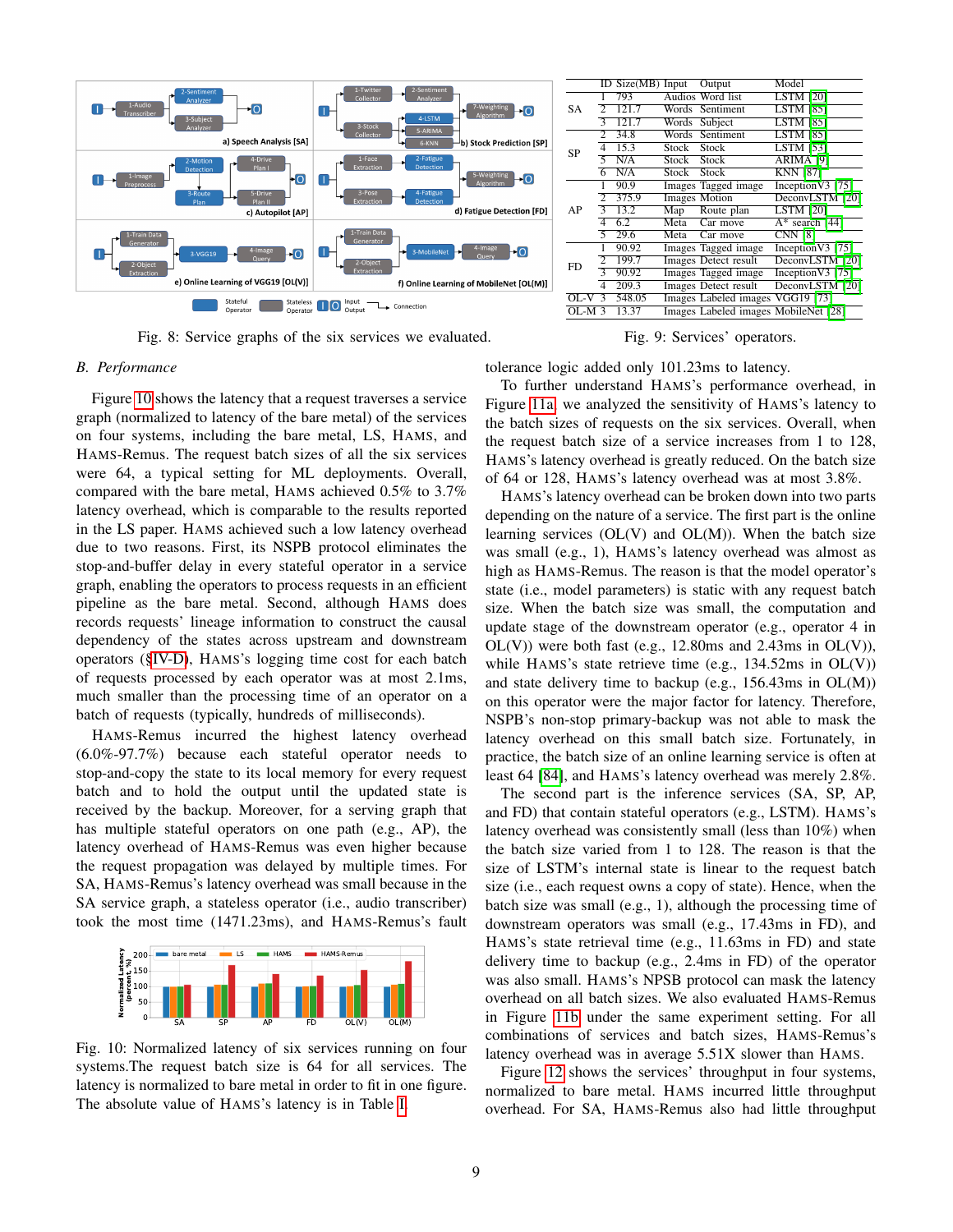<span id="page-9-3"></span>

Fig. 11: Latency overhead of the six serviced deployed with HAMS and HAMS-Remus, with varied request batch size. For batch 128 setting, VGG19 is N/A because a single GPU's memory cannot hold the whole computation.

downgrade because the audio transcriber operator is the throughput bottleneck of SA, and hence the SA's throughput is not affected by HAMS-Remus's fault tolerance logic. Overall, we consider HAMS's normal case performance reasonable for deploying real-world ML services.

In summary, HAMS incurs little normal case performance overhead if the following two conditions are met. First, in a stateful model, the time taken by the computation stage of processing the  $(n + 1)^{th}$  batch of requests is longer than the time taken by HAMS to retrieve this model's state updated by the  $n^{th}$  batch. If so, after processing a batch of requests, NSPB can retrieve the model's state in parallel with the computation stage of the next batch [\(IV-B\)](#page-4-4).

Second, each stateful model has downstream models in the service DAG, so that the delivery of the stateful model's state can be done in parallel with the processing of downstream models [\(IV-C\)](#page-4-1). Otherwise, if a stateful model is the last model in the DAG (e.g., in the AP service), its outputs must be buffered at the frontend against a client until the state updated by this client's request is delivered to the model's backup. HAMS incurred little performance overhead in SA because SA's latency is dominated by the first operator. In our evaluation, we found both conditions were often met when the batch size of a service was no less than 64, a typical setting in real-world deployments.

## <span id="page-9-1"></span>*C. Effectiveness of* HAMS*'s Components*

HAMS's NSPB protocol contains two components for low performance overhead: retrieving a model's state without stopping ([§IV-B\)](#page-4-4) and fast output releasing without waiting for state delivery to the backup ([§IV-C\)](#page-4-1). To analyze the effectiveness of NSPB's two components, in Table [I,](#page-9-2) we evaluated the six services' latencies with batch size 64 under two settings: (1) disabling the fast output releasing and buffering the output until the state delivered to the backup (HAMS-S1), and (2) disabling the non-stop state retrieving but still enabling the fast output releasing (HAMS-S2).

<span id="page-9-4"></span>

Fig. 12: Throughput of six services, all are normalized to bare metal. Bare metal's absolute value (# requests processed per second) is on the figure. The request batch size is 64.

The results show that HAMS-S1 incurred at most 53.94% latency slowdown compared with HAMS in the normal case, and that HAMS-S2 incurred at most 57.05% latency slowdown compared to HAMS. Nevertheless, both HAMS-S1 and HAMS-S2 had lower latency than HAMS-Remus, which indicated that the both components (§ [IV\)](#page-4-0) are essential.

<span id="page-9-2"></span>

|       | <b>HAMS</b> | HAMS-S1              | HAMS-S <sub>2</sub> | HAMS-Remus |
|-------|-------------|----------------------|---------------------|------------|
| SА    | 1604.66ms   | 1640.32ms            | 1664.12ms           | 1671.88ms  |
| SP    | 123.02ms    | 152.92ms             | $172.41$ ms         | 210.45ms   |
| ΑP    | 289.06ms    | 320.18ms             | 349.80ms            | 375.94ms   |
| FD.   | 224.94ms    | 252.05 <sub>ms</sub> | 271.42ms            | 300.86ms   |
| OL(V) | 292.47ms    | 450.23ms             | 426.13ms            | 508.64ms   |
| OL(M) | 22.31ms     | 32.90ms              | 35.04ms             | 43.26ms    |

TABLE I: Effectiveness of HAMS's components.

# <span id="page-9-0"></span>*D. Recovery Time*

We compared the recovery time cost of three fault tolerance systems (HAMS, HAMS-Remus, and LS). For HAMS and HAMS-Remus, we randomly picked one stateful operator in each of the six services (under batch size 64 setting) and killed its primary. For LS, we killed the primary operator in each service at the  $50<sup>th</sup>$  batch of requests from its latest checkpoint (LS does a checkpoint per 150 batches of requests).

Overall, both HAMS and HAMS-Remus achieved a sub-second level of recovery time. HAMS and HAMS-Remus both have a hot standby backup for each stateful operator, so the recovery time was mainly composed of failure discovery, recovery protocol ([§IV-E\)](#page-6-0), and backup handover. LS achieved a minute-level recovery time. The recovery time was mainly composed of operator's checkpoint loading (i.e., initialization of an ML model) and the replay time. The replay time depended on the timing of failures, and we chose one-third of LS's checkpoint interval (150 batches of requests). LS's paper [\[84\]](#page-12-7) also reports minute-level recovery time. We set LS's checkpoint interval to every 1 batch of requests, so that LS can have fast recovery time. LS incurred 81% latency overhead on average, as LS essentially became HAMS-Remus: after a stateful operator processes a request batch, LS needs to stop, copy, and transfer its state to another host.

We also killed a stateless operator in each service and found that HAMS, LS, and HAMS-Remus shows similar recovery time with on average of 320.45 milliseconds, as the recovery time for all three systems was dominated by the time to update a service graph's topology by adding the stateless hot standby operator and by updating the proxies' logic ([§V\)](#page-7-0).

To evaluate HAMS's recovery on correlated failures, we did three experiments on the SP service as a complicated case and the AP service for the adjacent stateful models' case ([§IV-C\)](#page-4-1). First, we killed O3 (i.e., operator ID#3 in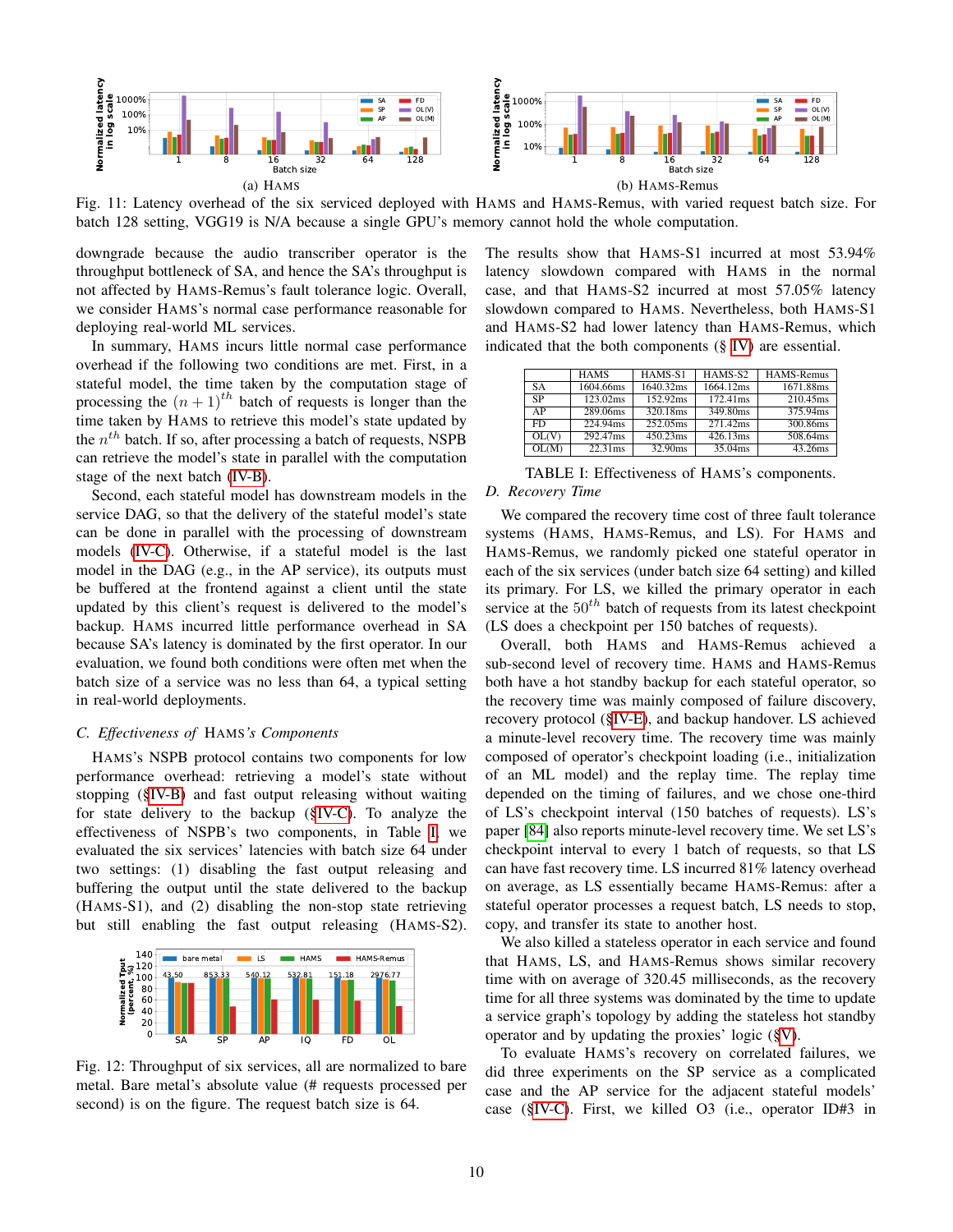<span id="page-10-3"></span>

|           | <b>HAMS</b> | <b>HAMS-Remus</b> | LS                  |
|-----------|-------------|-------------------|---------------------|
| <b>SA</b> | 116.12ms    | 109.23ms          | 124.43s             |
| SP        | $142.43$ ms | 123.12ms          | 32.04s              |
| AP        | 150.01ms    | $119.01$ ms       | 56.94s              |
| FD        | 143.25ms    | 127.34ms          | 47.82s              |
| OL(V)     | 254.19ms    | 315.42ms          | $\overline{62.10s}$ |
| OL(M)     | 134.74ms    | 141.84ms          | 21.09s              |

TABLE II: Recovery time of HAMS components ([§IV\)](#page-4-0).

Figure [8\)](#page-8-0) and O4, a stateless model and a stateful model, in the SP service, and we collected an average recovery time of 344.79ms, dominated by the time taken to relaunch a new stateless O3. Second, we killed the primaries of O2 and O3, two adjacent stateful models in AP, and collected an average recovery time of 172.24ms, around 20ms longer than the recovery time of only killing one of them because HAMS iteratively identifies suspected failed models ([§IV-E\)](#page-6-0) so it needs an additional timeout (20ms) to suspect the second failures. HAMS's recovery time on these two experiments of correlated failures was just a little larger than that of a single failure as HAMS recovers each failed model in parallel  $(**§ IV-E**).$ 

Third, we triggered the case of Figure [6](#page-5-1) using AP by delaying state delivery of O2 and then killed its primary, and we also killed O3's backup at the same time. In this extreme case, HAMS still ensures global consistency: we checked each operator's proxy log and found both the new primaries of O2&O3, and their downstream models O4, O5, and clients, did not receive conflicting requests. However, this case incurred a recovery time of 731.24ms in average. This time was mainly taken by O3's primary for stopping its current execution on GPU and rolling back to a previous state ([§IV-C\)](#page-4-1), which is much larger than the time for promoting a backup to primary (Table [II\)](#page-10-3). This result suggests that promoting downstream models' backups is indeed more efficient than rolling back their primaries when an upstream stateful model fails, aligning with NSPB's design choice ([§IV-C\)](#page-4-1).

# <span id="page-10-2"></span>*E. Limitations*

HAMS has three limitations. First, HAMS needs 2X resource for replicating each stateful model. We deem this resource usage worthwhile because it is essential to ensure sub-second failover time for mission-critical services. In practice, only a small portion of models in a service graph is stateful and needs the extra resource usage. Second, HAMS requires developers to identify the computation and update stages of a stateful model. However, with HAMS's API, this identification is simple and needs only 4-10 lines of code for each evaluated model ([§V\)](#page-7-0). Third, HAMS's NSPB protocol is only applicable to ML operators that follows the compute-then-update (i.e., a clear boundary between compute and update) manner ([§II-B\)](#page-2-1), and typical ML operators (e.g., neural networks) follow this manner. Studying other ML algorithms is left as future work. HAMS is optimized for ML-context-aware, white-box replication deployed in a service graph manner, while LS and Remus do black-box replication for general services.

# VII. RELATED WORK

<span id="page-10-0"></span>ML serving systems, including Clipper [\[11\]](#page-11-8), Michelangelo [\[49\]](#page-12-35), Tensorflow-Serving [\[58\]](#page-12-12), TensorRT [\[81\]](#page-12-19), Pretzel [\[42\]](#page-11-31), and Ray [\[50\]](#page-12-10), simplifies deployment of ML models by providing a web server frontend [\[11\]](#page-11-8), [\[58\]](#page-12-12), [\[81\]](#page-12-19), and runtime caching [\[11\]](#page-11-8), [\[42\]](#page-11-31), [\[58\]](#page-12-12) or batching [\[11\]](#page-11-8), [\[42\]](#page-11-31), [\[50\]](#page-12-10), [\[58\]](#page-12-12). However, none of them focus on proving high availability, so HAMS can be integrated to all these systems.

GranSLAm [\[34\]](#page-11-1) and Inferline [\[10\]](#page-11-0) optimizes deployment of ML service graphs to meet service level latency requirements, but they do not handle failures, so HAMS can benefit these two systems. ParM [\[37\]](#page-11-32) uses a parity model trained with erasure code [\[45\]](#page-11-33) to reconstruct prediction results of a failed model to reply the clients timely. ParM does not support stateful models. State Machine Replication (SMR) [\[12\]](#page-11-34), [\[41\]](#page-11-35), [\[43\]](#page-11-36), [\[48\]](#page-12-36), [\[59\]](#page-12-22), [\[63\]](#page-12-37), [\[80\]](#page-12-38) models a stateful application as a *deterministic* state machine and feed replicas of the application with the same sequence of requests. HAMS uses SMR to replicate its frontend as it is deterministic. To handle non-determinism, crane [\[12\]](#page-11-34) and Rex [\[24\]](#page-11-37) make thread scheduling deterministic [\[12\]](#page-11-34), [\[24\]](#page-11-37). These systems are not suitable for ML models running on GPU as GPU's scheduling is non-deterministic in the architecture level [\[30\]](#page-11-38). Plover [\[83\]](#page-12-25), Eve [\[35\]](#page-11-39), and Colo [\[15\]](#page-11-20) compares state update or outputs among replicas, and invoke a state transfer on divergence. These systems fallback to Remus for ML service graph as an ML model usually update all its state after each batch of requests.

Fault tolerance systems for Dataflow [\[19\]](#page-11-40), [\[51\]](#page-12-39), [\[52\]](#page-12-11), including distributed ML training [\[1\]](#page-11-4), [\[69\]](#page-12-40), stream processing [\[2\]](#page-11-41), [\[6\]](#page-11-5), [\[86\]](#page-12-8), micro-service systems [\[2\]](#page-11-41), [\[3\]](#page-11-42), [\[21\]](#page-11-6), and network function virtualization [\[36\]](#page-11-21), [\[39\]](#page-11-43). Among these systems, Tensorflow [\[1\]](#page-11-4), Apache Flink [\[6\]](#page-11-5) Naiad [\[51\]](#page-12-39), and Horovod [\[69\]](#page-12-40) uses periodical global checkpoint at runtime and invokes a coordinated rollback on failures, leading to a long recovery time [\[84\]](#page-12-7). Guard [\[40\]](#page-11-44) further reduces normal case overhead with asynchronous checkpoints. Ray [\[50\]](#page-12-10), CIEL [\[52\]](#page-12-11), Drizzle [\[82\]](#page-12-41), and Noria [\[21\]](#page-11-6), Manetho [\[19\]](#page-11-40), and Lineage Stash [\[84\]](#page-12-7) records the runtime lineage information to reconstruct lost state on failures. These systems do not handle operators' internal non-determinism during replay.

## VIII. CONCLUSION

<span id="page-10-1"></span>We presented HAMS, an efficient system for deploying highly available ML service graphs. NSPB combines the conceptual strengths of primary-backup and checkpoint-replay to meet all the three fault tolerance requirements ([§I\)](#page-0-0). HAMS can serve as a recovery component in existing ML serving systems, greatly improving their reliability. HAMS's source code is released on [github.com/hku-systems/hams.](github.com/hku-systems/hams)

#### ACKNOWLEDGMENT

Thank all reviewers for their valuable comments. The work is funded by grants partly from the Huawei Innovation Research Program (HIRP) Flagship, HK RGC ECS No.27200916, HK RGC GRF No.17207117, No. 17202318, Croucher Innovation Award, and NNSF China No.61802358.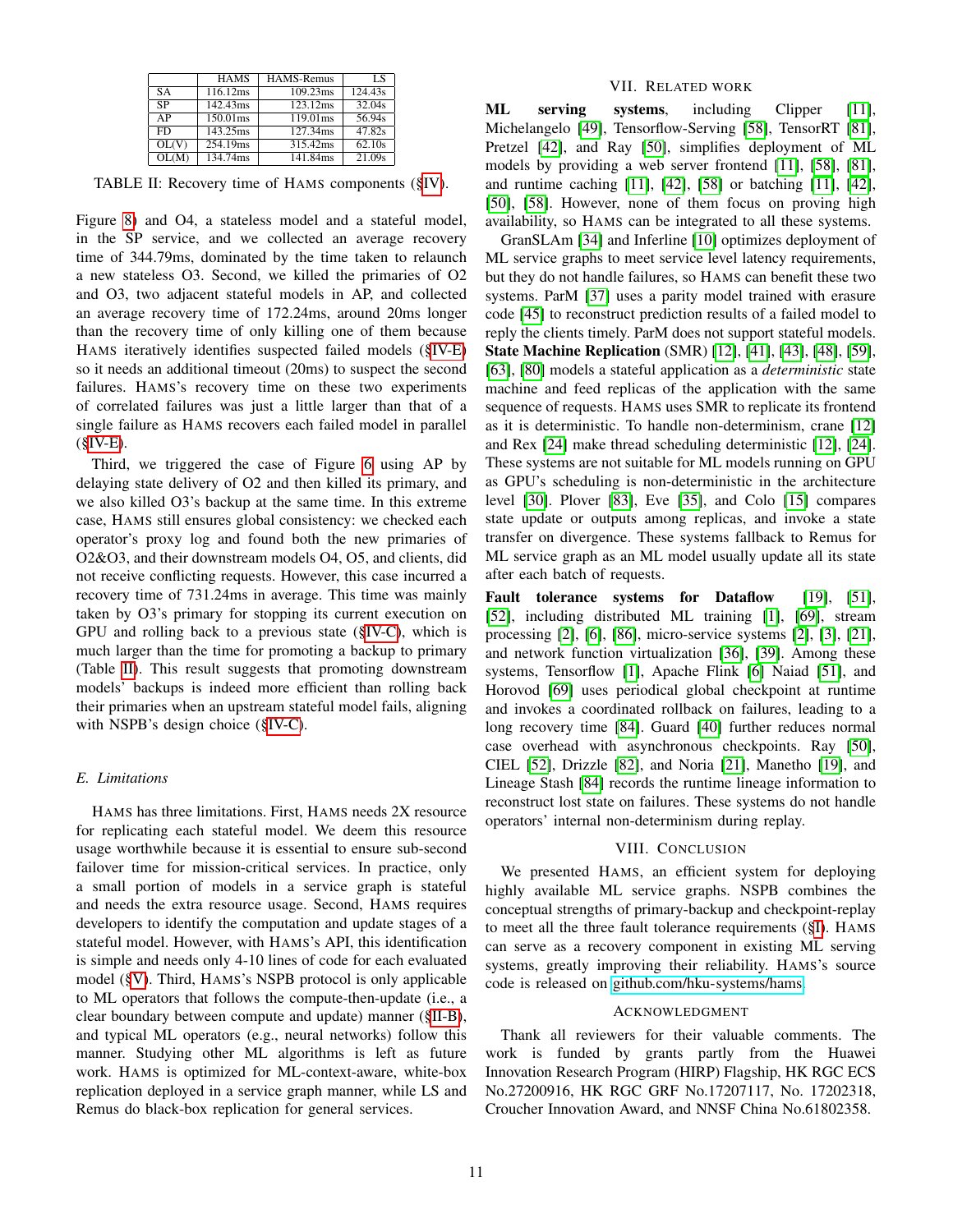# **REFERENCES**

- <span id="page-11-4"></span>[1] M. Abadi, P. Barham, J. Chen, Z. Chen, A. Davis, J. Dean, M. Devin, S. Ghemawat, G. Irving, M. Isard, et al. Tensorflow: A system for large-scale machine learning. In *12th* {*USENIX*} *Symposium on Operating Systems Design and Implementation (*{*OSDI*} *16)*, pages 265–283, 2016.
- <span id="page-11-41"></span>[2] T. Akidau, A. Balikov, K. Bekiroğlu, S. Chernyak, J. Haberman, R. Lax, S. McVeety, D. Mills, P. Nordstrom, and S. Whittle. Millwheel: fault-tolerant stream processing at internet scale. *Proceedings of the VLDB Endowment*, 6(11):1033–1044, 2013.
- <span id="page-11-42"></span>[3] R. C. Aksoy and M. Kapritsos. Aegean: replication beyond the client-server model. In *Proceedings of the 27th ACM Symposium on Operating Systems Principles*, pages 385–398. ACM, 2019.
- <span id="page-11-3"></span>[4] L. Alvisi and K. Marzullo. Message logging: Pessimistic, optimistic, causal, and optimal. *IEEE Transactions on Software Engineering*, 24(2):149–159, 1998.
- <span id="page-11-12"></span>[5] Transposed Convolution Operator source code of Caffe2. [https://github.com/pytorch/pytorch/blob/master/caffe2/operators/conv](https://github.com/pytorch/pytorch/blob/master/caffe2/operators/conv_transpose_op_cudnn.cc#L330) transpose\_op\_[cudnn.cc#L330.](https://github.com/pytorch/pytorch/blob/master/caffe2/operators/conv_transpose_op_cudnn.cc#L330)
- <span id="page-11-5"></span>[6] P. Carbone, S. Ewen, G. Fóra, S. Haridi, S. Richter, and K. Tzoumas. State management in apache flink®: consistent stateful distributed stream processing. *Proceedings of the VLDB Endowment*, 10(12):1718–1729, 2017.
- <span id="page-11-13"></span>[7] S. Chetlur, C. Woolley, P. Vandermersch, J. Cohen, J. Tran, B. Catanzaro, and E. Shelhamer. cudnn: Efficient primitives for deep learning. *arXiv preprint arXiv:1410.0759*, 2014.
- <span id="page-11-9"></span>[8] L. O. Chua and T. Roska. The cnn paradigm. *IEEE Transactions on Circuits and Systems I: Fundamental Theory and Applications*, 40(3):147–156, 1993.
- <span id="page-11-28"></span>[9] J. Contreras, R. Espinola, F. J. Nogales, and A. J. Conejo. Arima models to predict next-day electricity prices. *IEEE transactions on power systems*, 18(3):1014–1020, 2003.
- <span id="page-11-0"></span>[10] D. Crankshaw, G.-E. Sela, C. Zumar, X. Mo, J. E. Gonzalez, I. Stoica, and A. Tumanov. Inferline: Ml inference pipeline composition framework. *arXiv preprint arXiv:1812.01776*, 2018.
- <span id="page-11-8"></span>[11] D. Crankshaw, X. Wang, G. Zhou, M. J. Franklin, J. E. Gonzalez, and I. Stoica. Clipper: A low-latency online prediction serving system. In *14th* {*USENIX*} *Symposium on Networked Systems Design and Implementation (*{*NSDI*} *17)*, pages 613–627, 2017.
- <span id="page-11-34"></span>[12] H. Cui, R. Gu, C. Liu, and J. Yang. Paxos made transparent. In *Proceedings of the 25th ACM Symposium on Operating Systems Principles (SOSP '15)*, Oct. 2015.
- <span id="page-11-7"></span>[13] B. Cully, G. Lefebvre, D. Meyer, M. Feeley, N. Hutchinson, and A. Warfield. Remus: High availability via asynchronous virtual machine replication. In *Proceedings of the 5th USENIX Symposium on Networked Systems Design and Implementation*, pages 161–174. San Francisco, 2008.
- <span id="page-11-18"></span>[14] Y. Dong, M. Xue, X. Zheng, J. Wang, Z. Qi, and H. Guan. Boosting gpu virtualization performance with hybrid shadow page tables. In *2015 USENIX Annual Technical Conference USENIX ATC 15)*, pages 517–528, 2015.
- <span id="page-11-20"></span>[15] Y. Dong, W. Ye, Y. Jiang, I. Pratt, S. Ma, J. Li, and H. Guan. Colo: Coarse-grained lock-stepping virtual machines for non-stop service. In *Proceedings of the 4th Annual Symposium on Cloud Computing*, SOCC '13, 2013.
- <span id="page-11-19"></span>[16] M. Dowty and J. Sugerman. Gpu virtualization on vmware's hosted i/o architecture. *ACM SIGOPS Operating Systems Review*, 43(3):73–82, 2009.
- <span id="page-11-26"></span>[17] Auto Driving Dataset. [https://github.com/SullyChen/driving-datasets/](https://github.com/SullyChen/driving-datasets/blob/master/README.md) [blob/master/README.md.](https://github.com/SullyChen/driving-datasets/blob/master/README.md)
- <span id="page-11-22"></span>[18] E. N. Elnozahy, L. Alvisi, Y.-M. Wang, and D. B. Johnson. A survey of rollback-recovery protocols in message-passing systems. *ACM Computing Surveys (CSUR)*, 34(3):375–408, 2002.
- <span id="page-11-40"></span>[19] E. N. Elnozahy and W. Zwaenepoel. Manetho: Transparent roll back-recovery with low overhead, limited rollback, and fast output commit. *IEEE Transactions on Computers*, (5):526–531, 1992.
- <span id="page-11-2"></span>[20] F. A. Gers, J. Schmidhuber, and F. Cummins. Learning to forget: Continual prediction with lstm. 1999.
- <span id="page-11-6"></span>[21] J. Gjengset, M. Schwarzkopf, J. Behrens, L. T. Araújo, M. Ek, E. Kohler, M. F. Kaashoek, and R. Morris. Noria: dynamic, partially-stateful data-flow for high-performance web applications. In *13th* {*USENIX*} *Symposium on Operating Systems Design and Implementation (*{*OSDI*} *18)*, pages 213–231, 2018.
- <span id="page-11-27"></span>[22] P. Goyal, P. Dollár, R. Girshick, P. Noordhuis, L. Wesolowski, A. Kyrola, A. Tulloch, Y. Jia, and K. He. Accurate, large minibatch sgd: Training imagenet in 1 hour. *arXiv preprint arXiv:1706.02677*, 2017.
- <span id="page-11-23"></span>[23] gRPC. [https://grpc.io.](https://grpc.io)
- <span id="page-11-37"></span>[24] Z. Guo, C. Hong, M. Yang, D. Zhou, L. Zhou, and L. Zhuang. Rex: Replication at the speed of multi-core. In *Proceedings of the 2014 ACM European Conference on Computer Systems (EUROSYS '14)*, page 11. ACM, 2014.
- <span id="page-11-16"></span>[25] K. He, G. Gkioxari, P. Dollár, and R. Girshick. Mask r-cnn. In *Proceedings of the IEEE international conference on computer vision*, pages 2961–2969, 2017.
- <span id="page-11-10"></span>[26] K. He, X. Zhang, S. Ren, and J. Sun. Deep residual learning for image recognition. In *Proceedings of the IEEE conference on computer vision and pattern recognition*, pages 770–778, 2016.
- <span id="page-11-14"></span>[27] Horovod. [https://github.com/horovod/horovod.](https://github.com/horovod/horovod)
- <span id="page-11-30"></span>[28] A. G. Howard, M. Zhu, B. Chen, D. Kalenichenko, W. Wang, T. Weyand, M. Andreetto, and H. Adam. Mobilenets: Efficient convolutional neural networks for mobile vision applications. *arXiv preprint arXiv:1704.04861*, 2017.
- <span id="page-11-11"></span>[29] Y. Jia, E. Shelhamer, J. Donahue, S. Karayev, J. Long, R. Girshick, S. Guadarrama, and T. Darrell. Caffe: Convolutional architecture for fast feature embedding. In *Proceedings of the 22nd ACM international conference on Multimedia*, pages 675–678. ACM, 2014.
- <span id="page-11-38"></span>[30] H. Jooybar, W. W. Fung, M. O'Connor, J. Devietti, and T. M. Aamodt. Gpudet: a deterministic gpu architecture. *ACM SIGARCH Computer Architecture News*, 41(1):1–12, 2013.
- <span id="page-11-17"></span>[31] L. P. Kaelbling, M. L. Littman, and A. W. Moore. Reinforcement learning: A survey. *Journal of artificial intelligence research*, 4:237–285, 1996.
- <span id="page-11-25"></span>[32] Kaggle Speech Accent Dataset. [https://www.kaggle.com/rtatman/](https://www.kaggle.com/rtatman/speech-accent-archive/) [speech-accent-archive/.](https://www.kaggle.com/rtatman/speech-accent-archive/)
- <span id="page-11-15"></span>[33] Kaggle Vehicle Number Plate Detection. [https://www.kaggle.com/](https://www.kaggle.com/dataturks/vehicle-number-plate-detection) [dataturks/vehicle-number-plate-detection.](https://www.kaggle.com/dataturks/vehicle-number-plate-detection)
- <span id="page-11-1"></span>[34] R. S. Kannan, L. Subramanian, A. Raju, J. Ahn, J. Mars, and L. Tang. Grandslam: Guaranteeing slas for jobs in microservices execution frameworks. In *Proceedings of the Fourteenth EuroSys Conference 2019*, page 34. ACM, 2019.
- <span id="page-11-39"></span>[35] M. Kapritsos, Y. Wang, V. Quema, A. Clement, L. Alvisi, M. Dahlin, et al. All about eve: Execute-verify replication for multi-core servers. In *Proceedings of the Tenth Symposium on Operating Systems Design and Implementation (OSDI '12)*, volume 12, pages 237–250, 2012.
- <span id="page-11-21"></span>[36] J. Khalid and A. Akella. Correctness and performance for stateful chained network functions, 2018.
- <span id="page-11-32"></span>[37] J. Kosaian, K. Rashmi, and S. Venkataraman. Parity models: erasure-coded resilience for prediction serving systems. In *Proceedings of the 27th ACM Symposium on Operating Systems Principles*, pages 30–46. ACM, 2019.
- <span id="page-11-24"></span>[38] A. Krizhevsky, G. Hinton, et al. Learning multiple layers of features from tiny images. Technical report, Citeseer, 2009.
- <span id="page-11-43"></span>[39] S. G. Kulkarni, G. Liu, K. Ramakrishnan, M. Arumaithurai, T. Wood, and X. Fu. Reinforce: Achieving efficient failure resiliency for network function virtualization based services. In *Proceedings of the 14th International Conference on emerging Networking EXperiments and Technologies*, pages 41–53. ACM, 2018.
- <span id="page-11-44"></span>[40] Y. Kwon, M. Balazinska, and A. Greenberg. Fault-tolerant stream processing using a distributed, replicated file system. *Proceedings of the VLDB Endowment*, 1(1):574–585, 2008.
- <span id="page-11-35"></span>[41] L. Lamport et al. Paxos made simple. *ACM Sigact News*, 32(4):18–25, 2001.
- <span id="page-11-31"></span>[42] Y. Lee, A. Scolari, B.-G. Chun, M. D. Santambrogio, M. Weimer, and M. Interlandi. {PRETZEL}: Opening the black box of machine learning prediction serving systems. In *13th* {*USENIX*} *Symposium on Operating Systems Design and Implementation (*{*OSDI*} *18)*, pages 611–626, 2018.
- <span id="page-11-36"></span>[43] J. Li, E. Michael, N. K. Sharma, A. Szekeres, and D. R. Ports. Just say {NO} to paxos overhead: Replacing consensus with network ordering. In *12th* {*USENIX*} *Symposium on Operating Systems Design and Implementation (*{*OSDI*} *16)*, pages 467–483, 2016.
- <span id="page-11-29"></span>[44] J. Li and X.-x. Sun. A route planning's method for unmanned aerial vehicles based on improved a-star algorithm [j]. *Acta Armamentarii*, 7:788–792, 2008.
- <span id="page-11-33"></span>[45] W. Lin, D. M. Chiu, and Y. Lee. Erasure code replication revisited. In *Proceedings. Fourth International Conference on Peer-to-Peer Computing, 2004. Proceedings.*, pages 90–97. IEEE, 2004.